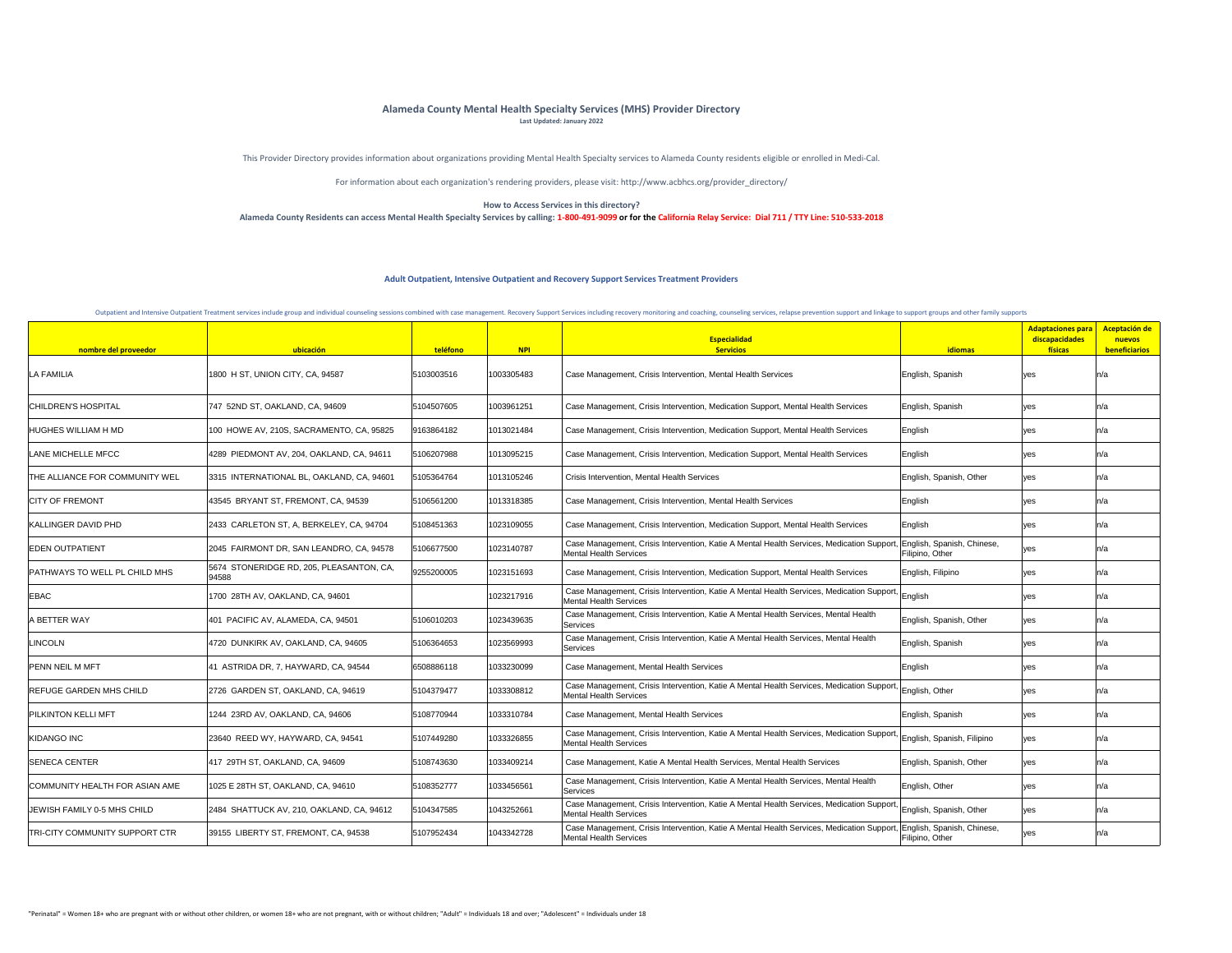| <b>BACS</b>                               | 590 B ST, HAYWARD, CA, 94541                 | 5106130330 | 1043420243 | Case Management, Crisis Intervention, Medication Support, Mental Health Services                                                            | English, Spanish                                                                                 | yes |      |
|-------------------------------------------|----------------------------------------------|------------|------------|---------------------------------------------------------------------------------------------------------------------------------------------|--------------------------------------------------------------------------------------------------|-----|------|
| <b>ANDERSON MELISSA C MFT</b>             | 925 THE ALAMEDA, 15, BERKELEY, CA, 94707     | 5104599669 | 1043450612 | Case Management, Crisis Intervention, Medication Support, Mental Health Services                                                            | English                                                                                          | yes |      |
| CONSERVATORSHIP CONT CARE                 | 480 FOURTH ST, OAKLAND, CA, 94607            | 5102687330 | 1043489859 |                                                                                                                                             | English, Other                                                                                   | yes |      |
| <b>FRED FINCH YOUTH CENTER</b>            | 22100 PRINCETON ST, HAYWARD, CA, 94541       | 5104822244 | 1043499064 | Case Management, Crisis Intervention, Katie A Mental Health Services, Mental Health<br>Services                                             | English                                                                                          | yes |      |
| <b>BONITA HOUSE INC</b>                   | 1422 HARRISON ST, OAKLAND, CA, 94612         | 5108091780 | 1053526715 | Crisis Intervention, Medication Support, Mental Health Services                                                                             | English, Spanish, Other                                                                          | yes |      |
| <b>TELECARE WILLOW ROCK PHF CHILD</b>     | 2050 FAIRMONT DR, SAN LEANDRO, CA, 94578     | 5103529890 | 1053538348 | <b>Partial Hospitalization Facility</b>                                                                                                     | English, Other                                                                                   | yes |      |
| <b>ALAMEDA FAMILY SERVICES</b>            | 500 PACIFIC AV, ALAMEDA, CA, 94501           | 5107484011 | 1053718247 | Case Management, Crisis Intervention, Mental Health Services                                                                                | English                                                                                          | yes |      |
| LA FAMILIA                                | 16160 ASHLAND AV, SAN LORENZO, CA, 94580     | 5103003500 | 1053800433 | Case Management, Crisis Intervention, Mental Health Services                                                                                | English, Spanish                                                                                 | yes |      |
| <b>STARS INC</b>                          | 2001 BOCKMAN RD, SAN LORENZO, CA, 94580      | 5103174300 | 1053866756 | Case Management, Crisis Intervention, Katie A Mental Health Services, Medication Support, English, Spanish<br><b>Mental Health Services</b> |                                                                                                  | yes |      |
| <b>GUTTERMAN ROBERT B MD</b>              | 2504 CLAY ST, SAN FRANCISCO, CA, 94115       | 4153460578 | 1063555241 | Case Management, Crisis Intervention, Medication Support, Mental Health Services                                                            | English                                                                                          |     |      |
| LINCOLN CHILD CENTER                      | 4351 BROADWAY, OAKLAND, CA, 94611            | 5102734700 | 1063840635 | Case Management, Crisis Intervention, Katie A Mental Health Services, Mental Health<br>Services                                             | English                                                                                          | yes |      |
| <b>TELECARE</b>                           | 15200 FOOTHILL BL, SAN LEANDRO, CA, 94578    | 5103529690 | 1073695011 |                                                                                                                                             | English, Filipino                                                                                | yes |      |
| <b>BONITA HOUSE</b>                       | 1410 BONITA, BERKELEY, CA, 94709             | 5105264765 | 1073728770 | Case Management, Crisis Intervention, Medication Support, Mental Health Services                                                            | English, Spanish, Filipino, Other yes                                                            |     |      |
| <b>SENECA CENTER</b>                      | 2101 35TH AV, OAKLAND, CA, 94601             | 5108791494 | 1073804340 | Case Management, Katie A Mental Health Services, Mental Health Services                                                                     | English, Spanish                                                                                 | yes |      |
| <b>CITY OF FREMONT</b>                    | 33955 EMILIA LN, FREMONT, CA, 94555          | 5107940392 | 1073913810 | Case Management, Crisis Intervention, Mental Health Services                                                                                | English, Spanish                                                                                 | yes |      |
| MEDICAL HILL SNF DAY AUGMENTAT            | 475 29TH ST, OAKLAND, CA, 94602              | 5108323222 | 1083634893 |                                                                                                                                             | English, Spanish                                                                                 | yes |      |
| <b>DVALERY RENE F MFT</b>                 | 166 SANTA CLARA AV, 201, OAKLAND, CA, 94610  | 4154205572 | 1083825673 | Case Management, Crisis Intervention, Medication Support, Mental Health Services                                                            | English, Spanish                                                                                 | yes |      |
| <b>SHERIFF YOUTH &amp; FAMILY SERV BR</b> | 16378 E 14TH ST, 101, SAN LEANDRO, CA, 94578 | 5106673270 | 1083850580 | Case Management, Crisis Intervention, Mental Health Services                                                                                | English, Spanish, Other                                                                          | yes |      |
| <b>ROOTS COMMUNITY HEALTH CENTER</b>      | 9925 INTERNATIONAL BL, 5, OAKLAND, CA, 94603 | 5107771177 | 1083858823 |                                                                                                                                             | English                                                                                          | yes |      |
| <b>JOHN GEORGE PAVILION</b>               | 2060 FAIRMONT DR, SAN LEANDRO, CA, 94578     | 5103461402 | 1083885917 | <b>Psychiatric Inpatient Hospital</b>                                                                                                       | English, Spanish, Filipino, Other yes                                                            |     | ln/a |
| <b>EAST BAY AGENCY FOR CHILDREN</b>       | 1180 70TH AV, OAKLAND, CA, 94621             | 5108446720 | 1093141905 | Case Management, Crisis Intervention, Mental Health Services                                                                                | English                                                                                          | yes |      |
| ALAMEDA FAMILY SERVICES                   | 351 JACK LONDON AV, ALAMEDA, CA, 94501       | 5107484006 | 1093153272 | Case Management, Crisis Intervention, Katie A Mental Health Services, Mental Health<br>Services                                             | English                                                                                          | yes |      |
| <b>INT'L RESCUE COMMITTEE</b>             | 440 GRAND AV, 500, OAKLAND, CA, 94610        | 5104528222 | 1093202095 |                                                                                                                                             | English, Other                                                                                   | yes |      |
| <b>LESLIE KATHLEEN M LCSW</b>             | 6355 TELEGRAPH AV, 207, OAKLAND, CA, 94609   | 5104282821 | 1093748238 | Case Management, Crisis Intervention, Medication Support, Mental Health Services                                                            | English                                                                                          | ves |      |
| <b>SENECA FAMILY OF AGENCIES</b>          | 2275 ARLINGTON DR, SAN LEANDRO, CA, 94578    | 5102683770 | 1093935223 | Case Management, Crisis Intervention, Katie A Mental Health Services, Medication Support,<br><b>Mental Health Services</b>                  | English, Spanish, Chinese,<br>Japanese, Filipino, Vietnamese, yes<br>aotian Camhodian Sign Other |     |      |
| <b>BAY AREA COMMUNITY SERVICES</b>        | 40965 GRIMMER BL, FREMONT, CA, 94538         | 5106130330 | 104036383  | Case Management, Crisis Intervention, Medication Support, Mental Health Services                                                            | English, Spanish, Other                                                                          | yes |      |
| ALTERNATIVE FAMILY SERVICES               | 5167 JOHNSON DR, PLEASANTON, CA, 94588       | 5102828843 | 104177336  | Case Management, Crisis Intervention, Katie A Mental Health Services, Mental Health<br>Services                                             | English, Other                                                                                   | yes |      |
| <b>FILIPINO ADVOCATES FOR JUSTICE</b>     | 3961 HORNER ST, UNION CITY, CA, 94587        | 5104659876 | 1104313394 |                                                                                                                                             | English, Filipino                                                                                | yes |      |
| <b>EAST BAY AGENCY FOR CHILDREN</b>       | 5735 MUSICK AV, NEWARK, CA, 94560            | 5102683770 | 1104372242 | Case Management, Crisis Intervention, Katie A Mental Health Services, Mental Health<br>Services                                             | English, Spanish                                                                                 | yes |      |
| <b>FAMILY SVC AGENCY OF SF</b>            | 1500 FRANKLIN ST, SAN FRANCISCO, CA, 94109   | 4154747310 | 1104943828 | Case Management, Crisis Intervention, Medication Support, Mental Health Services                                                            | English                                                                                          | yes |      |
| <b>WEST COAST MISSEY</b>                  | 3301 E 12TH ST, 259, OAKLAND, CA, 94601      | 5102699042 | 1114163987 | Case Management, Crisis Intervention, Katie A Mental Health Services, Medication Support,<br><b>Mental Health Services</b>                  | English, Spanish, Other                                                                          | yes |      |
| <b>STARS INC</b>                          | 1170 FARGO AV, SAN LEANDRO, CA, 94579        | 5106359705 | 1114297322 | Case Management, Crisis Intervention, Katie A Mental Health Services, Medication Support, English, Spanish<br><b>Mental Health Services</b> |                                                                                                  | yes |      |
| <b>CITY OF FREMONT</b>                    | 39999 BLACOW RD, FREMONT, CA, 94538          | 5106574070 | 1114328481 | Case Management, Crisis Intervention, Mental Health Services                                                                                | English                                                                                          | yes |      |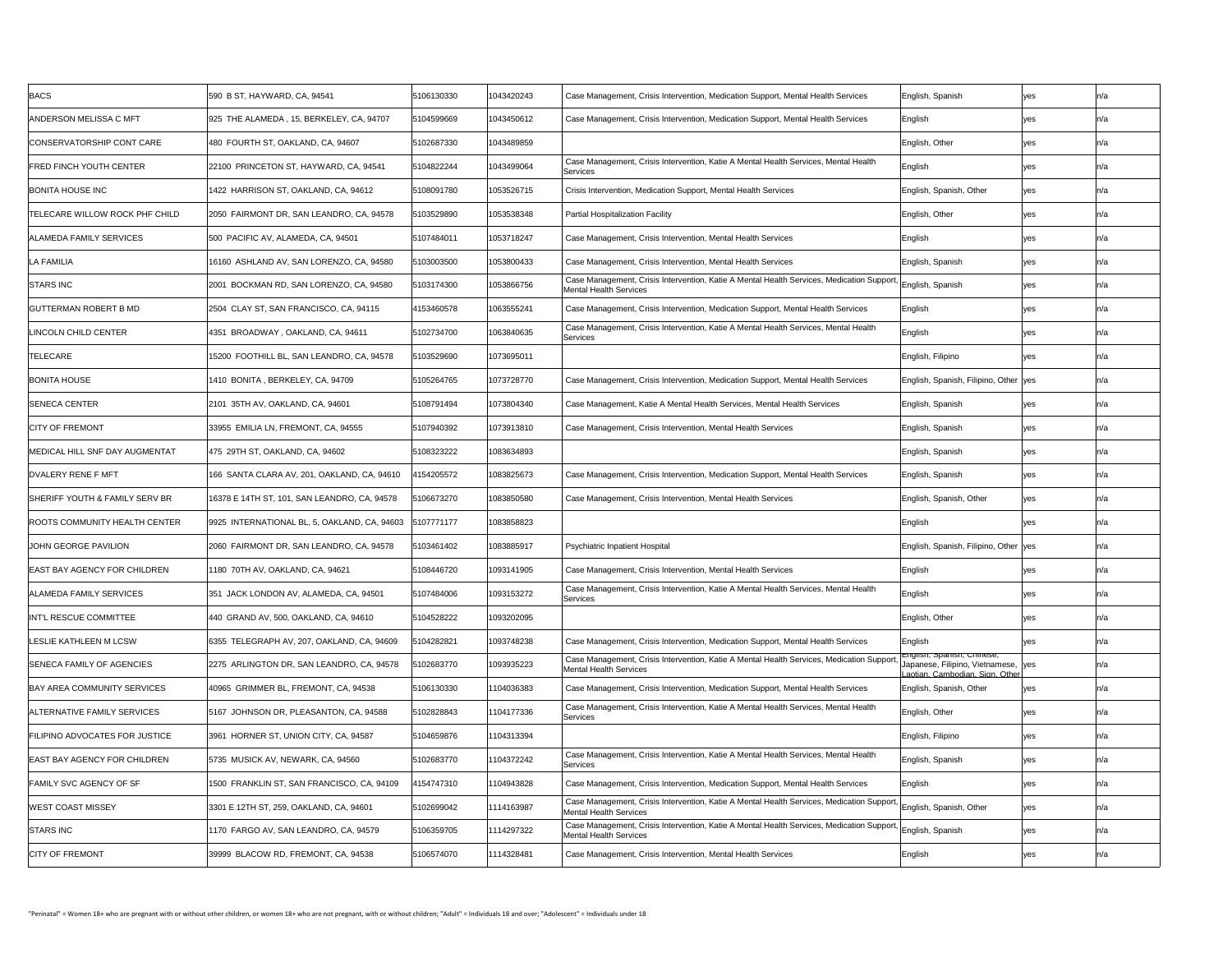| <b>OAKLAND UNIFIED SCHOOL DIST</b>   | 2845 64TH AV, OAKLAND, CA, 94606                         | 5108798382 | 1114356631 | Case Management, Crisis Intervention, Katie A Mental Health Services, Mental Health<br>Services                                                    | <b>IEnglish</b>                        | yes |     |
|--------------------------------------|----------------------------------------------------------|------------|------------|----------------------------------------------------------------------------------------------------------------------------------------------------|----------------------------------------|-----|-----|
| <b>EAST BAY AGENCY FOR CHILDREN</b>  | 1111 2ND AV, OAKLAND, CA, 94606                          | 5102683770 | 1114364676 | Case Management, Crisis Intervention, Katie A Mental Health Services, Mental Health<br>Services                                                    | English                                | yes | n/a |
| <b>FRED FINCH YOUTH CENTER</b>       | 26268 FLAMINGO AV, HAYWARD, CA, 94544                    | 5107233895 | 1114370665 | Case Management, Crisis Intervention, Katie A Mental Health Services, Mental Health<br>Services                                                    | English, Spanish                       | yes |     |
| <b>MANGANAS ANTOUN C MD</b>          | 1501 CLAUS RD, MODESTO, CA, 95355                        | 2095576310 | 1114938974 | Crisis Intervention, Medication Support, Mental Health Services                                                                                    | English                                | yes |     |
| <b>SENECA CENTER</b>                 | 4917 MOUNTAIN BL, OAKLAND, CA, 94619                     | 5108798450 | 1124318308 | Case Management, Katie A Mental Health Services, Mental Health Services                                                                            | English, Other                         | yes |     |
| <b>EAST BAY AGENCY FOR CHILDREN</b>  | 5750 COLLEGE AV, OAKLAND, CA, 94618                      | 5108446720 | 1124454764 | Case Management, Crisis Intervention, Mental Health Services                                                                                       | English                                | yes |     |
| <b>EAST BAY AGENCY FOR CHILDREN</b>  | 36700 SAN PEDRO DR, FREMONT, CA, 94536                   | 5102683770 | 1124465687 | Case Management, Crisis Intervention, Katie A Mental Health Services, Mental Health<br>Services                                                    | English, Spanish, Other                | yes |     |
| LA CHEIM                             | 4892 SAN PABLO DAM RD, EL SOBRANTE, CA,<br>94803         | 5102432360 | 1134251069 | Case Management, Crisis Intervention, Katie A Mental Health Services, Medication Support,<br><b>Mental Health Services</b>                         | ' English, Spanish                     | yes |     |
| <b>SENECA FAMILY OF AGENCIES</b>     | 9860 SUNNYSIDE ST, OAKLAND, CA, 94603                    | 5103171444 | 1134400955 | Case Management, Crisis Intervention, Katie A Mental Health Services, Medication Support, English, Spanish<br><b>Mental Health Services</b>        |                                        | yes |     |
| <b>EAST BAY AGENCY FOR CHILDREN</b>  | 36111 BETTENCOURT ST, NEWARK, CA, 94560                  | 5102683770 | 1134671209 | Case Management, Crisis Intervention, Katie A Mental Health Services, Mental Health<br>Services                                                    | English                                |     |     |
| <b>EAST BAY AGENCY FOR CHILDREN</b>  | 6201 LAFAYETTE AV, NEWARK, CA, 94560                     | 5102683770 | 1134672983 | Case Management, Crisis Intervention, Katie A Mental Health Services, Mental Health<br>Services                                                    | English, Spanish                       | yes |     |
| <b>FELTON INSTITUTE</b>              | 1005 ATLANTIC AV, ALAMEDA, CA, 94501                     | 4154747310 | 1144551581 | Case Management, Crisis Intervention, Medication Support, Mental Health Services                                                                   | English, Spanish, Other                | yes |     |
| <b>STARS COMMUNITY SERVICES</b>      | 411 LARCHMONT ST, HAYWARD, CA, 94544                     | 5102938515 | 1144611955 | Case Management, Crisis Intervention, Katie A Mental Health Services, Medication Support, English, Spanish, Other<br><b>Mental Health Services</b> |                                        | yes |     |
| VASQUEZ AKILAH V MFT                 | 10901 MACARTHUR BL, 201, OAKLAND, CA, 94605              | 5108770614 | 1144619578 | Case Management, Mental Health Services                                                                                                            | English                                | yes | n/a |
| <b>EBAC</b>                          | 2200 BANCROFT AV, SAN LEANDRO, CA, 94577                 | 5102683770 | 1144655572 | Case Management, Crisis Intervention, Katie A Mental Health Services, Mental Health<br>Services                                                    | English, Spanish                       | yes |     |
| <b>OAKLAND UNIFIED SCHOOL DIST</b>   | 4610 FOOTHILL BL, OAKLAND, CA, 94601                     | 5108798382 | 1144659202 | Case Management, Crisis Intervention, Katie A Mental Health Services, Mental Health<br>Services                                                    | English, Spanish, Other                | yes |     |
| <b>FAMILY PATHS INC</b>              | 1141 HARBOR BAY PKWY, 105, ALAMEDA, CA,<br>94502         | 5108939230 | 1144885021 |                                                                                                                                                    | English, Other                         | yes |     |
| <b>MARTIN SUSAN C MFT</b>            | 2130 50TH AV, OAKLAND, CA, 94601                         | 5102209321 | 1154453637 | Case Management, Crisis Intervention, Medication Support, Mental Health Services                                                                   | English, Spanish                       | yes |     |
| <b>PHILLIPS ACADEMY</b>              | 1910  CENTRAL AV, ALAMEDA, CA, 94501                     | 5107697100 | 1154527273 | Case Management, Crisis Intervention, Katie A Mental Health Services, Medication Support, English<br><b>Mental Health Services</b>                 |                                        | yes | n/a |
| <b>DAVIS STREET COMMUNITY CENTER</b> | TEAGARDEN ST, SAN LEANDRO, CA, 94577                     | 5103474620 | 164621454  | Case Management, Crisis Intervention, Medication Support, Mental Health Services                                                                   | English                                | ves |     |
| <b>BAY AREA COMMUNITY SERVICES</b>   | 629 OAKLAND AV, OAKLAND, CA, 94611                       | 5104154672 | 164632386  | Case Management, Crisis Intervention, Medication Support, Mental Health Services                                                                   | English, Spanish                       | yes |     |
| MULTI-LINGUAL COUNSELING             | 303 W JOAQUIN AV, 100, SAN LEANDRO, CA, 94577 5103521760 |            | 164865853  | Case Management, Crisis Intervention, Mental Health Services                                                                                       | English, Spanish, Other                | yes |     |
| LIFELONG MEDICAL CARE                | 2577 SAN PABLO AV, OAKLAND, CA, 94612                    | 5104467180 | 164908059  | Day Treatment Rehab                                                                                                                                | English, Spanish                       | yes |     |
| <b>SENECA FAMILY OF AGENCIES</b>     | 1250 FERNSIDE BL, ALAMEDA, CA, 94501                     | 5103171444 | 1174070940 | Case Management, Crisis Intervention, Katie A Mental Health Services, Medication Support,<br><b>Mental Health Services</b>                         | , English, Spanish, Chinese,<br>Other  | yes |     |
| <b>FRED FINCH YOUTH CENTER</b>       | 2409 E 27TH ST, OAKLAND, CA, 94601                       | 5104832244 | 1174077838 | Case Management, Crisis Intervention, Katie A Mental Health Services, Mental Health<br>Services                                                    | English, Spanish                       | yes |     |
| LA CLINICA DE LA RAZA                | 1515 FRUITVALE AV, OAKLAND, CA, 94601                    | 5105354170 | 1174639116 | Case Management, Crisis Intervention, Katie A Mental Health Services, Medication Support,<br><b>Mental Health Services</b>                         | English, Spanish, Other                | yes |     |
| <b>SIDE BY SIDE</b>                  | 22245 MAIN ST, 200, HAYWARD, CA, 94541                   | 5107279401 | 1174775639 | Case Management, Crisis Intervention, Katie A Mental Health Services, Medication Support, English, Spanish<br><b>Mental Health Services</b>        |                                        | yes |     |
| <b>ILEE MARTINA C MFT</b>            | 26250 INDUSTRIAL BL, 45, HAYWARD, CA, 94545              | 4152256290 | 1174789572 | Case Management, Mental Health Services                                                                                                            | English, Other                         | yes |     |
| WEST OAKLAND HEALTH COUNCIL          | 960 10TH ST, OAKLAND, CA, 94607                          | 5108791820 | 1174873350 | Case Management, Crisis Intervention, Mental Health Services                                                                                       | English, Spanish                       | yes |     |
| <b>FRED FINCH YOUTH CENTER</b>       | 2184 THAYER AV, HAYWARD, CA, 94545                       | 5107233820 | 1174976633 | Case Management, Crisis Intervention, Katie A Mental Health Services, Mental Health<br>Services                                                    | English                                | yes | n/a |
| <b>SENECA FAMILY OF AGENCIES</b>     | 824 29TH AV, OAKLAND, CA, 94601                          | 5103171446 | 184972390  | Case Management, Crisis Intervention, Katie A Mental Health Services, Mental Health<br>Services                                                    | English, Spanish                       | yes |     |
| <b>CITY OF FREMONT</b>               | 47370 WARM SPRINGS BL, FREMONT, CA, 94539                | 5106561611 | 1194125526 | Case Management, Crisis Intervention, Mental Health Services                                                                                       | English                                | yes |     |
| <b>PSYNERGY PROGRAMS</b>             | 4612 ROOSEVELT AV, SACRAMENTO, CA, 95820                 | 9164573129 | 1194132910 | Case Management, Crisis Intervention, Medication Support, Mental Health Services                                                                   | English, Spanish, Filipino, Other  yes |     |     |
|                                      |                                                          |            |            |                                                                                                                                                    |                                        |     |     |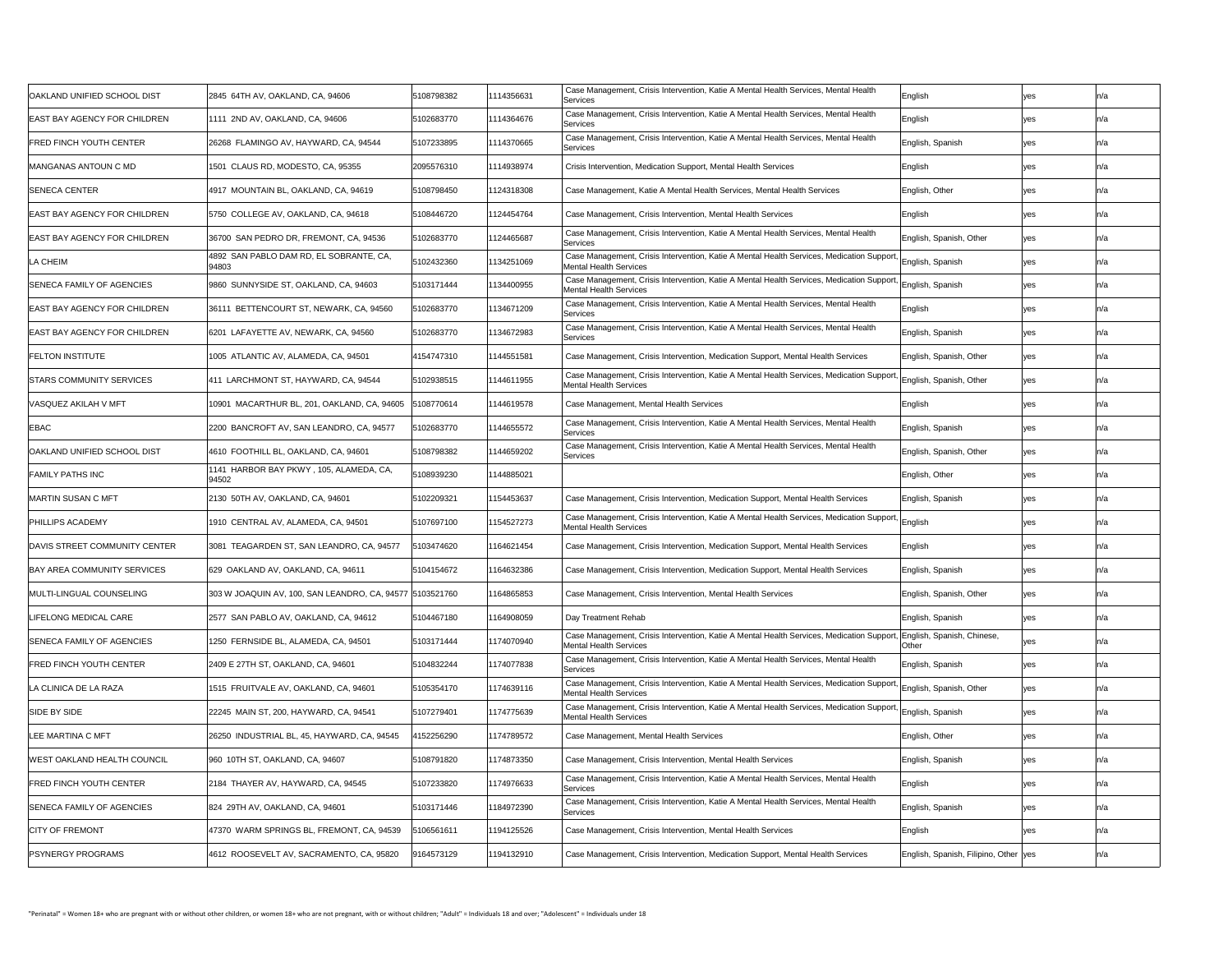| <b>SENECA FAMILY OF AGENCIES</b>      | 100 DECOTO RD, UNION CITY, CA, 94587              | 5104712461 | 194270694  | Case Management, Crisis Intervention, Katie A Mental Health Services, Mental Health<br>Services                                                    | English, Spanish                                                                                  | yes | ln/a |
|---------------------------------------|---------------------------------------------------|------------|------------|----------------------------------------------------------------------------------------------------------------------------------------------------|---------------------------------------------------------------------------------------------------|-----|------|
| <b>THOMAS COURTNEY J PHD</b>          | 600 GRAND AV, 301, OAKLAND, CA, 94610             | 5106989311 | 194913327  | Case Management, Mental Health Services                                                                                                            | English                                                                                           | yes |      |
| <b>EBAC - TNS</b>                     | 6117 MARTIN LUTHER KING WY, OAKLAND, CA,<br>94609 | 5105313666 | 194924092  | Case Management, Crisis Intervention, Katie A Mental Health Services, Medication Support, English<br><b>Mental Health Services</b>                 |                                                                                                   | yes |      |
| <b>HART NAIMA C MFT</b>               | 6355 TELEGRAPH AV, 308, OAKLAND, CA, 94609        | 5103335754 | 194955385  | Case Management, Crisis Intervention, Medication Support, Mental Health Services                                                                   | $\mathsf{English}$                                                                                | yes |      |
| LA FAMILIA COUNSELING SERVICE         | 26081 MOCINE AV, HAYWARD, CA, 94544               | 5108815921 | 1205043072 | Case Management, Crisis Intervention, Medication Support, Mental Health Services                                                                   | English, Spanish, Filipino, Other yes                                                             |     |      |
| <b>SENECA FAMILY OF AGENCIES</b>      | 1060 MANOR RD, EL SOBRANTE, CA, 94803             | 5106544004 | 1205189776 | Case Management, Crisis Intervention, Katie A Mental Health Services, Medication Support,<br><b>Mental Health Services</b>                         | English, Spanish, Cambodian,<br>Other                                                             | yes |      |
| <b>CITY OF FREMONT</b>                | 41800 BLACOW RD, FREMONT, CA, 94538               | 5106565711 | 1205237575 | Case Management, Crisis Intervention, Mental Health Services                                                                                       | English                                                                                           | yes |      |
| <b>EAST BAY AGENCY FOR CHILDREN</b>   | 1240 18TH ST, OAKLAND, CA, 94607                  | 5108446720 | 1205262847 | Case Management, Crisis Intervention, Mental Health Services                                                                                       | English                                                                                           | ves |      |
| LEUNG ALEX C PHD                      | 275 14TH STREET, OAKLAND, CA, 94612               | 6506926648 | 1205941994 | Case Management, Mental Health Services                                                                                                            | English, Chinese                                                                                  | yes |      |
| <b>STARS INC</b>                      | 545 ESTUDILLO AV, SAN LEANDRO, CA, 94577          | 5106359705 | 1205992096 | Case Management, Crisis Intervention, Katie A Mental Health Services, Medication Support, English, Spanish, Other<br><b>Mental Health Services</b> |                                                                                                   | ves |      |
| <b>OAKLAND UNIFIED SCH DISTRICT</b>   | 3031 E 18TH ST, OAKLAND, CA, 94601                | 5108798382 | 1215289467 | Case Management, Crisis Intervention, Mental Health Services                                                                                       | English                                                                                           | yes |      |
| <b>SOJOURNER TRUTH CESDC</b>          | 8251 FONTAINE ST, OAKLAND, CA, 94605              | 5108798384 | 1215420328 | Case Management, Crisis Intervention, Katie A Mental Health Services, Mental Health<br>Services                                                    | English                                                                                           | yes |      |
| <b>LA FAMILIA</b>                     | 119 W WINTON AV, HAYWARD, CA, 94544               | 5103003516 | 1215426622 | Case Management, Crisis Intervention, Mental Health Services                                                                                       | English, Spanish                                                                                  | yes |      |
| VICTOR COMMUNITY SUPPORT SERVI        | 302 CHERRY LN, 201, MANTECA, CA, 95337            | 2096476200 | 1215579628 | Crisis Intervention, Katie A Mental Health Services, Medication Support, Mental Health<br>Services, Therapeutic Behavioral Health                  | English, Spanish                                                                                  | yes |      |
| JOHN MUIR BEHAVIORAL HLTH CTR         | 2740 GRANT AV, CONCORD, CA, 94520                 | 9256806500 | 1215962782 |                                                                                                                                                    | English                                                                                           | yes |      |
| LINCOLN CHILD CENTER                  | 581 61ST ST, OAKLAND, CA, 94609                   | 5105313111 | 1225352925 | Case Management, Crisis Intervention, Katie A Mental Health Services, Mental Health<br>Services                                                    | English                                                                                           | yes |      |
| LINCOLN                               | 8755 FONTAINE ST, OAKLAND, CA, 94605              | 5106392244 | 1225442353 | Case Management, Crisis Intervention, Katie A Mental Health Services, Medication Support,<br><b>Mental Health Services</b>                         | English, Spanish, Sign                                                                            | yes |      |
| <b>CITY OF FREMONT</b>                | 39155 LIBERTY ST, A110, FREMONT, CA, 94583        | 5105742100 | 1225455413 | Case Management, Crisis Intervention, Medication Support, Mental Health Services                                                                   | English, Spanish                                                                                  | yes |      |
| <b>PORTIA BELL HUME</b>               | 245 ABBIE ST, PLEASANTON, CA, 94566               | 9254264275 | 1225466337 | Case Management, Crisis Intervention, Medication Support, Mental Health Services                                                                   | English, Spanish                                                                                  | yes |      |
| <b>EAST BAY AGENCY FOR CHILDREN</b>   | 975 SCHAFER RD, HAYWARD, CA, 94544                | 5108446270 | 1225475783 | Case Management, Crisis Intervention, Katie A Mental Health Services, Mental Health<br>Services                                                    | English, Spanish                                                                                  | yes |      |
| <b>ST MARY'S HOSPITAL MEDICAL CTR</b> | 450 STANYAN ST, SAN FRANCISCO, CA, 94117          | 4157505571 | 1235278763 |                                                                                                                                                    | English                                                                                           | yes |      |
| <b>CRIMINAL JUSTICE BH COURT ADLT</b> | 5325 BRODER BL, DUBLIN, CA, 94568                 | 5106673952 | 1235317538 |                                                                                                                                                    | English, Spanish, Chinese,<br>Vietnamese, Other                                                   |     |      |
| <b>SENECA CENTER</b>                  | 3695 HIGH ST, OAKLAND, CA, 94619                  | 5103171444 | 1235344862 | Case Management, Crisis Intervention, Katie A Mental Health Services, Medication Support,<br><b>Mental Health Services</b>                         | English, Spanish, Chinese,<br>Japanese, Filipino, Vietnamese, Ves<br>Laotian Cambodian Sign Other |     |      |
| <b>BONITA HOUSE</b>                   | 1410 BONITA AV, BERKELEY, CA, 94709               | 5107049239 | 1235344912 | <b>Adult Residential</b>                                                                                                                           | English                                                                                           |     |      |
| <b>BAY AREA COMMUNITY SERVICES IN</b> | 629 OAKLAND AV, OAKLAND, CA, 94611                | 5106130330 | 1235349572 | Case Management, Crisis Intervention, Katie A Mental Health Services, Medication Support,<br><b>Mental Health Services</b>                         | English, Spanish                                                                                  | yes |      |
| <b>EAST BAY AGENCY FOR CHILDREN</b>   | 1150 BANCROFT AV, SAN LEANDRO, CA, 94577          | 5102683770 | 1235564667 | Case Management, Crisis Intervention, Katie A Mental Health Services, Mental Health<br><b>Services</b>                                             | English, Spanish                                                                                  | yes |      |
| A BETTER WAY                          | 4314 PIEDMONT AV, OAKLAND, CA, 94611              | 5109157270 | 1235791856 | Case Management, Crisis Intervention, Katie A Mental Health Services, Mental Health<br>Services                                                    | English, Other                                                                                    | yes |      |
| BEHAVIORAL HEALTH CARE FREMONT        | 39001 SUNDALE DR, FREMONT, CA, 94538              | 5107961100 | 1245346741 |                                                                                                                                                    | English                                                                                           | ves |      |
| <b>FRED FINCH YOUTH CENTER</b>        | 400 CAPISTRANO DR, OAKLAND, CA, 94603             | 5104822244 | 1245457225 | Case Management, Crisis Intervention, Katie A Mental Health Services, Mental Health<br>Services                                                    | English, Spanish, Japanese,<br>Laotian                                                            | ves |      |
| <b>EAST BAY AGENCY FOR CHILDREN</b>   | 39375 CEDAR BL, NEWARK, CA, 94560                 | 5102683770 | 1245783281 | Case Management, Crisis Intervention, Katie A Mental Health Services, Mental Health<br>Services                                                    | English, Spanish                                                                                  | yes |      |
| LEBECK SHERRY L PHD                   | 3120 TELEGRAPH AV, 10, BERKELEY, CA, 94705        | 5102825524 | 1255433850 | Case Management, Crisis Intervention, Medication Support, Mental Health Services                                                                   | English                                                                                           | yes |      |
| COURDY RYAN R MD                      | 7700 FOLSOM BL, SACRAMENTO, CA, 95826             | 5308875425 | 1265507644 | Case Management, Crisis Intervention, Medication Support, Mental Health Services                                                                   | English                                                                                           | yes |      |
| COMMUNITY HEALTH FOR ASIAN AME        | 3748 13TH AV, OAKLAND, CA, 94610                  | 5108352777 | 1265779706 | Case Management, Crisis Intervention, Katie A Mental Health Services, Mental Health<br>Services                                                    | English, Other                                                                                    | yes |      |
|                                       |                                                   |            |            |                                                                                                                                                    |                                                                                                   |     |      |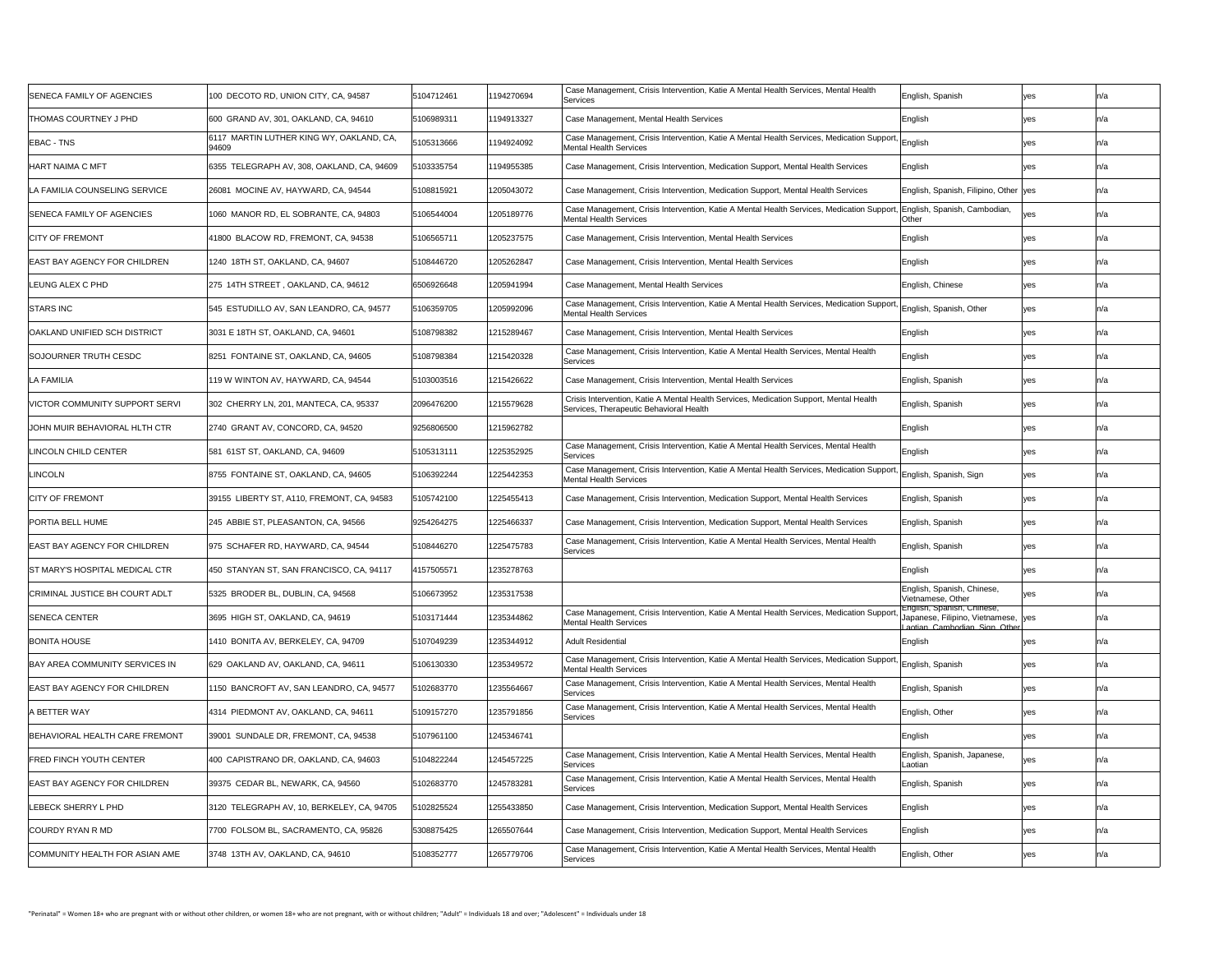| <b>EAST BAY AGENCY FOR CHILDREN</b>   | 620 DREW ST, SAN LORENZO, CA, 94580                     | 5108446720 | 1265866248 | Case Management, Crisis Intervention, Mental Health Services                                                                                             | English, Spanish                                                                                   | yes        |      |
|---------------------------------------|---------------------------------------------------------|------------|------------|----------------------------------------------------------------------------------------------------------------------------------------------------------|----------------------------------------------------------------------------------------------------|------------|------|
| R.E.F.U.G.E.E.INC.                    | 1480 159TH AV, SAN LEANDRO, CA, 94578                   | 5103015809 | 1275033797 | <b>Adult Residential</b>                                                                                                                                 | English                                                                                            | yes        |      |
| <b>SENECA FAMILY OF AGENCIES</b>      | 15980 MARCELLA ST, B, SAN LEANDRO, CA, 94578 5103175300 |            | 1275071680 | Case Management, Crisis Intervention, Katie A Mental Health Services, Mental Health<br>Services                                                          | English                                                                                            | yes        |      |
| LUCERO WENDY MFCC                     | 2340 WARD ST, 105, BERKELEY, CA, 94705                  | 5108436587 | 1275666745 | Case Management, Crisis Intervention, Medication Support, Mental Health Services                                                                         | English                                                                                            | yes        |      |
| <b>PACIFIC CENTER FOR HUMAN GROWT</b> | 2712 TELEGRAPH AV, BERKELEY, CA, 94705                  | 5105488283 | 1275687717 | Case Management, Crisis Intervention, Medication Support, Mental Health Services                                                                         | English, Spanish, Chinese                                                                          | yes        |      |
| BYA REACH OUR CHILDREN MHS CH         | 1255 ALSTON WY, BERKELEY, CA, 94702                     | 5108459010 | 1275724742 | Case Management, Crisis Intervention, Katie A Mental Health Services, Medication Support, English, Spanish<br><b>Mental Health Services</b>              |                                                                                                    | yes        |      |
| <b>BHIMJI ALTAF A LCSW</b>            | 4110 REDWOOD RD, 101, OAKLAND, CA, 94619                | 5104807671 | 1275741167 | Case Management, Mental Health Services                                                                                                                  | English, Spanish, Other                                                                            | yes        |      |
| A BETTER WAY                          | 4727 SAN PABLO AV, EMERYVILLE, CA, 94608                | 5106014917 | 1275970519 | Case Management, Crisis Intervention, Katie A Mental Health Services, Mental Health<br>Services                                                          | English                                                                                            | yes        |      |
| <b>FRED FINCH YOUTH CENTER</b>        | 23515 MAUD AV, HAYWARD, CA, 94541                       | 5107233830 | 1275986739 | Case Management, Crisis Intervention, Katie A Mental Health Services, Mental Health<br>Services                                                          | English                                                                                            | yes        |      |
| A BETTER WAY                          | 1926 19TH ST, OAKLAND, CA, 94606                        | 5106010203 | 1285125906 | Case Management, Crisis Intervention, Katie A Mental Health Services, Mental Health<br><b>Services</b>                                                   | English, Other                                                                                     |            |      |
| <b>DIVERSITY IN HEALTH TRAINING</b>   | 310 8TH ST, 303, OAKLAND, CA, 94607                     | 5108381110 | 1285195537 |                                                                                                                                                          | English, Spanish, Other                                                                            | yes        |      |
| <b>FRED FINCH YOUTH CENTER</b>        | 5555 ASCOT DR, OAKLAND, CA, 94611                       | 5104822244 | 1285768200 | Case Management, Crisis Intervention, Katie A Mental Health Services, Medication Support<br><b>Mental Health Services</b>                                | English, Spanish, Chinese,<br>Japanese, Filipino, Vietnamese, yes<br>aotian Cambodian Sign Other   |            |      |
| <b>ALAMEDA FAMILY SERVICES</b>        | 210 CENTRAL AV, ALAMEDA, CA, 94501                      | 5107484011 | 1285927764 | Case Management, Crisis Intervention, Mental Health Services                                                                                             | English                                                                                            |            |      |
| <b>ROWSON KALI G LCSW</b>             | 433 CALLAN AV, 309, SAN LEANDRO, CA, 94577              | 5103086146 | 1285933267 | Case Management, Mental Health Services                                                                                                                  | English                                                                                            | ves        |      |
| <b>SENECA CENTER</b>                  | 27035 WHITMAN ST, HAYWARD, CA, 94544                    | 5103171444 | 1295027241 | Case Management, Crisis Intervention, Katie A Mental Health Services, Medication Support, English, Spanish<br><b>Mental Health Services</b>              |                                                                                                    | yes        |      |
| CHILDREN'S HOSP CARE2 MHS CH          | 312 CLAY ST, 150, OAKLAND, CA, 94607                    | 5104283407 | 1295934990 | Case Management, Crisis Intervention, Katie A Mental Health Services, Medication Support, English, Spanish, Vietnamese,<br><b>Mental Health Services</b> | Other                                                                                              | <b>ves</b> |      |
| DANIELYAN ARMAN MD                    | 2740 GRANT ST, CONCORD, CA, 94520                       | 9256744102 | 1306035050 | Case Management, Crisis Intervention, Medication Support, Mental Health Services                                                                         | English, Other                                                                                     | yes        |      |
| <b>BAY AREA COMMUNITY SERVICES IN</b> | 629 OAKLAND AV, OAKLAND, CA, 94611                      | 5106130330 | 1306037981 | Case Management, Crisis Intervention, Medication Support, Mental Health Services                                                                         | English, Spanish, Japanese                                                                         | yes        |      |
| <b>SENECA CENTER</b>                  | 2300 PANAMA ST, HAYWARD, CA, 94545                      | 5103171444 | 1306136585 | Case Management, Crisis Intervention, Katie A Mental Health Services, Medication Support, English, Spanish<br><b>Mental Health Services</b>              |                                                                                                    | yes        |      |
| <b>HOWELL JOANNE L MFT</b>            | 1940 CHANNING WY, BERKELEY, CA, 94704                   | 5108489325 | 1306154356 | Case Management, Mental Health Services                                                                                                                  | English                                                                                            | yes        | In/a |
| <b>GOPAL ABILASH A MD</b>             | 450 STANYAN ST, SAN FRANCISCO, CA, 94117                | 5102044635 | 1306179486 | Case Management, Crisis Intervention, Medication Support, Mental Health Services                                                                         | English, Other                                                                                     | yes        |      |
| <b>LEVINSON MICHAEL MD</b>            | 25 EDWARDS CT, 101, BURLINGAME, CA, 94010               | 4152822022 | 1306876883 | Case Management, Crisis Intervention, Medication Support, Mental Health Services                                                                         | English, Other                                                                                     | yes        |      |
| <b>SHAPIRO DIANA I MFT</b>            | 2212 BROWNING ST, BERKELEY, CA, 94702                   | 5106654118 | 1306914163 | Case Management, Mental Health Services                                                                                                                  | English, Spanish                                                                                   | yes        |      |
| <b>CITY OF FREMONT</b>                | 3300 CAPITOL AV, B, FREMONT, CA, 94538                  | 5105742050 | 1306934252 | Case Management, Crisis Intervention, Medication Support, Mental Health Services                                                                         | English, Spanish, Chinese,<br>Filipino, Vietnamese, Other                                          | yes        |      |
| <b>FRED FINCH YOUTH CENTER</b>        | 3800 COOLIDGE AV, OAKLAND, CA, 94602                    | 5104822244 | 1316009558 | Case Management, Crisis Intervention, Katie A Mental Health Services, Medication Support<br>Mental Health Services, Therapeutic Behavioral Health        | English, Spanish, Chinese,<br>Japanese, Filipino, Vietnamese,  yes <br>aotian Cambodian Sign Other |            |      |
| <b>THEIMER SVETLANA MFCC</b>          | 5625 COLLEGE AV, 208, OAKLAND, CA, 94618                | 5108450548 | 1316076474 | Case Management, Crisis Intervention, Medication Support, Mental Health Services                                                                         | Other                                                                                              |            |      |
| <b>ALAMEDA FAMILY SERVICES</b>        | 2201 A ENCINAL AV, ALAMEDA, CA, 94501                   | 5103377022 | 1316108087 | Case Management, Crisis Intervention, Mental Health Services                                                                                             | English                                                                                            |            |      |
| <b>PARTNERSHIP FOR TRAUMA RECOVER</b> | 1936 UNIVERSITY AV, 191, BERKELEY, CA, 94704            | 5107302385 | 1316435886 |                                                                                                                                                          | English, Spanish, Other                                                                            | yes        |      |
| <b>LA FAMILIA</b>                     | 27035 WHITMAN ST, HAYWARD, CA, 94544                    | 5103003516 | 1316436728 | Case Management, Crisis Intervention, Mental Health Services                                                                                             | English, Spanish                                                                                   | yes        |      |
| <b>LINCOLN</b>                        | 12250 SKYLINE BL, OAKLAND, CA, 94619                    | 5104827296 | 1316485550 | Case Management, Crisis Intervention, Katie A Mental Health Services, Mental Health<br>Services                                                          | English, Other                                                                                     | yes        |      |
| BARTENSTEIN DEBRA LCSW                | 264 W BROADMOOR BL, SAN LEANDRO, CA, 94577 5106331563   |            | 1326073297 | Case Management, Crisis Intervention, Medication Support, Mental Health Services                                                                         | English                                                                                            | yes        |      |
| <b>NAPA STATE HOSP FRNSIC CLIENTS</b> | 2100 NAPA VALLEJO HIGHWAY, NAPA, CA, 94558              | 7072535000 | 1326098161 |                                                                                                                                                          | English, Spanish                                                                                   | yes        |      |
| <b>ROWLAND SHAWN E LCSW</b>           | 830 BANCROFT WY, BERKELEY, CA, 94710                    | 5103283682 | 1326228842 | Case Management, Mental Health Services                                                                                                                  | English                                                                                            | yes        |      |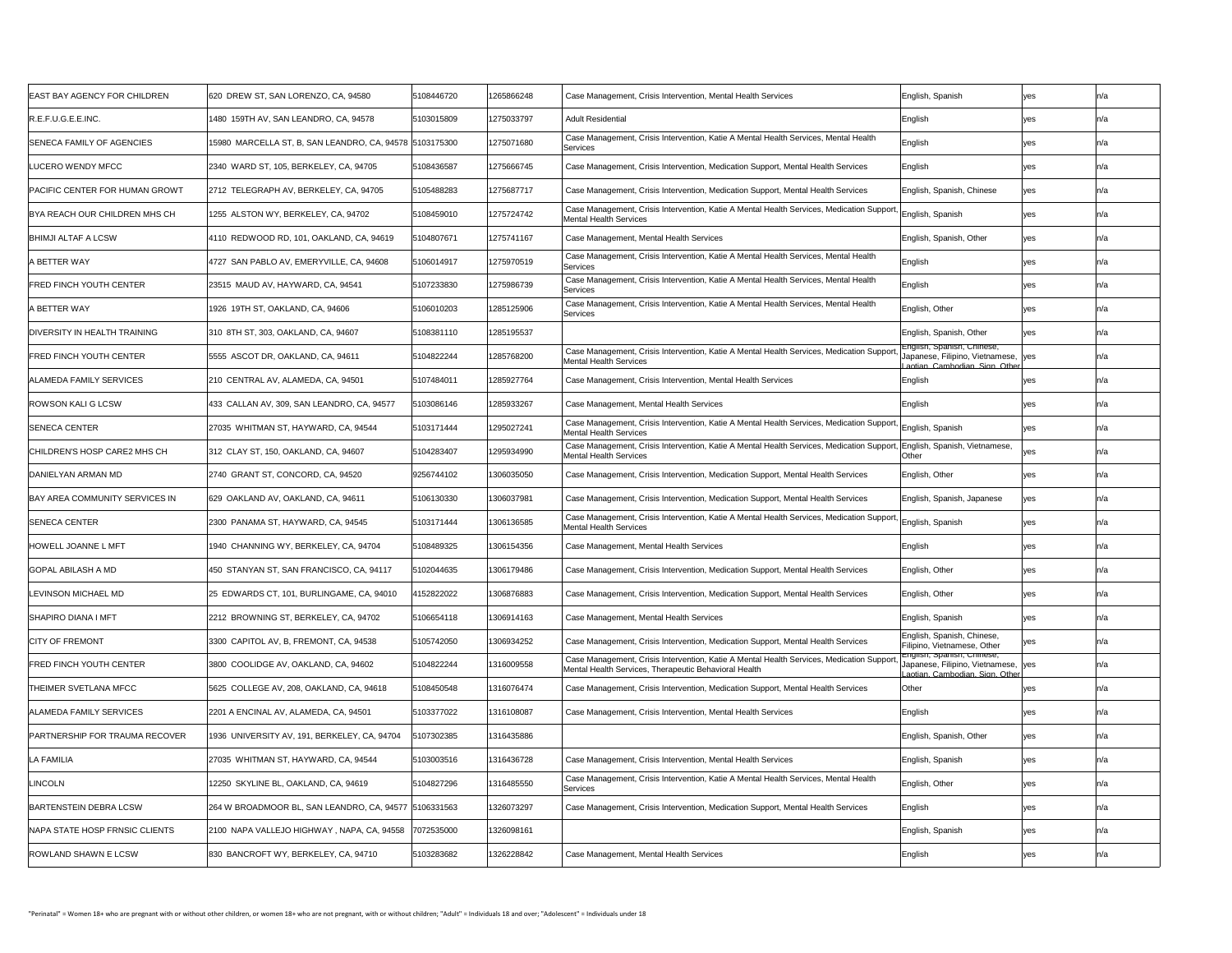|                                       |                                                   |            |            | Case Management, Crisis Intervention, Katie A Mental Health Services, Mental Health                                                                |                                                                                      |     |     |
|---------------------------------------|---------------------------------------------------|------------|------------|----------------------------------------------------------------------------------------------------------------------------------------------------|--------------------------------------------------------------------------------------|-----|-----|
| OAKLAND UNIFIED SCHOOL DIST           | 4351 BROADWAY, OAKLAND, CA, 94611                 | 5108798382 | 1326477845 | Services                                                                                                                                           | English                                                                              | yes |     |
| <b>ABODE SERVICES</b>                 | 1065 A ST, HAYWARD, CA, 94541                     | 5102701190 | 1336344506 | Case Management, Crisis Intervention, Medication Support, Mental Health Services                                                                   | English, Spanish, Cambodian,<br><b>Other</b>                                         |     |     |
| <b>SENECA FAMILY OF AGENCIES</b>      | 1633 EAST AV, HAYWARD, CA, 94541                  | 5102938586 | 1336482033 | Case Management, Crisis Intervention, Katie A Mental Health Services, Mental Health<br>Services                                                    | English                                                                              | ves |     |
| SPANGLER DANIELLE A PH D              | 1640 VALENCIA ST, 2B, SAN FRANCISCO, CA,<br>94110 | 8053177963 | 1336556729 | <b>Mental Health Services</b>                                                                                                                      | English                                                                              | yes |     |
| <b>EAST BAY AGENCY FOR CHILDREN</b>   | 40292 LESLIE ST, FREMONT, CA, 94538               | 5102683770 | 1336586890 | Case Management, Crisis Intervention, Katie A Mental Health Services, Mental Health<br>Services                                                    | English, Spanish, Other                                                              | yes |     |
| <b>CONNELL LESLIE MFCC</b>            | 5845 COLLEGE AV, 2, OAKLAND, CA, 94618            | 5105948224 | 1346301181 | Case Management, Crisis Intervention, Medication Support, Mental Health Services                                                                   | English, Spanish                                                                     | yes |     |
| <b>WANG ALEX K PHD</b>                | 317 WASHINGTON ST, 176, OAKLAND, CA, 94607        | 4153673439 | 1346433091 | Case Management, Mental Health Services                                                                                                            | English, Other                                                                       | yes |     |
| <b>LINCOLN CHILD CENTER</b>           | 3200 BOSTON AV, OAKLAND, CA, 94602                |            | 1346510047 | Case Management, Crisis Intervention, Katie A Mental Health Services, Mental Health<br>Services                                                    | English, Spanish, Other                                                              | yes |     |
| <b>CHILDREN'S HOSPITAL</b>            | 8711 MACARTHUR BL, OAKLAND, CA, 94605             | 5104507605 | 1346530227 | Case Management, Crisis Intervention, Medication Support, Mental Health Services                                                                   | English, Spanish, Other                                                              | yes |     |
| <b>GREEN DAVID M LCSW</b>             | 1225 MARIN AV, ALBANY, CA, 94706                  | 5109327536 | 1346557246 | Case Management, Mental Health Services                                                                                                            | <b>English</b><br>- פוישווי                                                          | yes |     |
| <b>STARS</b>                          | 8000 BIRCH ST, OAKLAND, CA, 94621                 | 5103529200 | 1346894532 | Case Management, Crisis Intervention, Katie A Mental Health Services, Mental Health<br>Services                                                    | English, Other                                                                       | ves |     |
| DANIEL CAROLYN LCSW                   | 1430 SECOND ST, LIVERMORE, CA, 94550              | 9259600863 | 1356471015 | Case Management, Crisis Intervention, Medication Support, Mental Health Services                                                                   | English                                                                              | yes |     |
| <b>SENECA CENTER</b>                  | 119 W WINTON AV, HAYWARD, CA, 94544               | 5103171444 | 1356649305 | Case Management, Crisis Intervention, Katie A Mental Health Services, Medication Support, English, Spanish<br><b>Mental Health Services</b>        |                                                                                      | yes |     |
| <b>VELLA MEISHA R LCSW</b>            | 384 JACKSON ST, STE, HAYWARD, CA, 94544           | 5109315187 | 1356652838 | Case Management, Mental Health Services                                                                                                            | English, Spanish                                                                     | yes |     |
| <b>SENECA FAMILY OF AGENCIES</b>      | 1325 53RD AV, OAKLAND, CA, 94601                  | 5105353878 | 1356727655 | Case Management, Crisis Intervention, Katie A Mental Health Services, Medication Support,<br><b>Mental Health Services</b>                         | English, Spanish, Other                                                              | yes |     |
| <b>OAKLAND SKYLINE HIGH SCH</b>       | 12250 SKYLINE BL, OAKLAND, CA, 94619              | 5108793060 | 1356754055 | Case Management, Crisis Intervention, Medication Support, Mental Health Services                                                                   | English, Spanish                                                                     | yes |     |
| <b>EAST BAY AGENCY FOR CHILDREN</b>   | 36901 SPRUCE ST, NEWARK, CA, 94560                | 5102683770 | 1356776876 | Case Management, Crisis Intervention, Katie A Mental Health Services, Mental Health<br><b>Services</b>                                             | English, Spanish                                                                     | yes |     |
| <b>CONREP MHS</b>                     | 15750 FOOTHILL BL, SAN LEANDRO, CA, 94578         | 5106673950 | 1366613572 |                                                                                                                                                    | English, Spanish, Other                                                              | yes |     |
| <b>WEST COAST CHILDREN'S CENTER</b>   | 22225 FOOTHILL BL, HAYWARD, CA, 94545             | 5102658200 | 1366645293 | Case Management, Crisis Intervention, Katie A Mental Health Services, Medication Support,<br><b>Mental Health Services</b>                         | English, Spanish, Chinese,<br>Other                                                  | yes |     |
| <b>SENECA CENTER</b>                  | 18400 CLIFTON WY, CASTRO VALLEY, CA, 94546        | 5103171444 | 1366734576 | Case Management, Crisis Intervention, Katie A Mental Health Services, Medication Support, English, Spanish<br><b>Mental Health Services</b>        |                                                                                      | yes |     |
| <b>EBAC</b>                           | 3730 LINCOLN AV, OAKLAND, CA, 94602               | 5102683770 | 1376736405 | Case Management, Crisis Intervention, Katie A Mental Health Services, Medication Support, English<br><b>Mental Health Services</b>                 |                                                                                      | yes |     |
| <b>CHHAYA TEJAS DO</b>                | 1060 W SIERRA AV, 105, FRESNO, CA, 93711          | 5594371111 | 1376906990 | Crisis Intervention, Medication Support, Mental Health Services                                                                                    | English                                                                              | yes |     |
| <b>SENECA CENTER</b>                  | 3200 62ND AV, OAKLAND, CA, 94605                  | 5106544044 | 1376975151 | Case Management, Crisis Intervention, Katie A Mental Health Services, Mental Health<br>Services                                                    | English, Spanish                                                                     | yes |     |
| <b>EAST BAY AGENCY FOR CHILDREN</b>   | 222 BURBANK ST, HAYWARD, CA, 94541                | 5108446270 | 1376980839 | Case Management, Crisis Intervention, Katie A Mental Health Services, Mental Health<br>Services                                                    | English                                                                              | ves |     |
| <b>BAY AREA COMMUNITY SERVICES IN</b> | 390 40TH ST, OAKLAND, CA, 94609                   | 5106130330 | 1386075000 | Case Management, Crisis Intervention, Mental Health Services                                                                                       | English, Spanish                                                                     | yes |     |
| <b>ASIAN HEALTH SERVICES</b>          | 310 8TH ST, 200, OAKLAND, CA, 94607               | 5109866830 | 1386096691 | Case Management, Crisis Intervention, Katie A Mental Health Services, Medication Support<br><b>Mental Health Services</b>                          | English, Spanish, Chinese,<br>Japanese, Filipino, Vietnamese, Ves<br>Cambodian Other |     |     |
| <b>CITY OF FREMONT</b>                | 37141 2ND ST, FREMONT, CA, 94536                  | 5107931141 | 1386195337 | Case Management, Crisis Intervention, Katie A Mental Health Services, Mental Health<br>Services                                                    | English                                                                              |     |     |
| <b>SENECA CENTER</b>                  | 1800 98TH AV, OAKLAND, CA, 94603                  | 5106392888 | 1396035572 | Case Management, Katie A Mental Health Services, Mental Health Services                                                                            | English, Spanish                                                                     | yes |     |
| <b>SHERIFF REACH ASHLAND YTH CTR</b>  | 16335 E 14TH ST, SAN LEANDRO, CA, 94578           | 5104814500 | 1396178794 | Case Management, Crisis Intervention, Medication Support, Mental Health Services                                                                   | English                                                                              | ves |     |
| <b>GREENE WILLIAM J MD</b>            | 1441 FLORIDA AV, MODESTO, CA, 95350               | 2095576310 | 1396189791 | Case Management, Crisis Intervention, Medication Support, Mental Health Services                                                                   | English                                                                              | yes | n/a |
| <b>STARS COMMUNITY SERVICES</b>       | 28027 DICKENS AV, HAYWARD, CA, 94544              | 5107233885 | 1396287413 | Case Management, Crisis Intervention, Katie A Mental Health Services, Medication Support, English, Spanish, Other<br><b>Mental Health Services</b> |                                                                                      | yes |     |
| <b>TELECARE GARFIELD NEURO-B CTR</b>  | 1451_28TH AV, OAKLAND, CA, 94601_                 | 5105320820 | 1396832465 |                                                                                                                                                    | English, Spanish                                                                     | yes |     |
| <b>GIRLS INC CHD MHS FREMONT FED</b>  | 433 CALLAN AV, 101, SAN LEANDRO, CA, 94577        | 5103575515 | 1396846382 | Case Management, Crisis Intervention, Katie A Mental Health Services, Medication Support, English<br><b>Mental Health Services</b>                 |                                                                                      | yes |     |
|                                       |                                                   |            |            |                                                                                                                                                    |                                                                                      |     |     |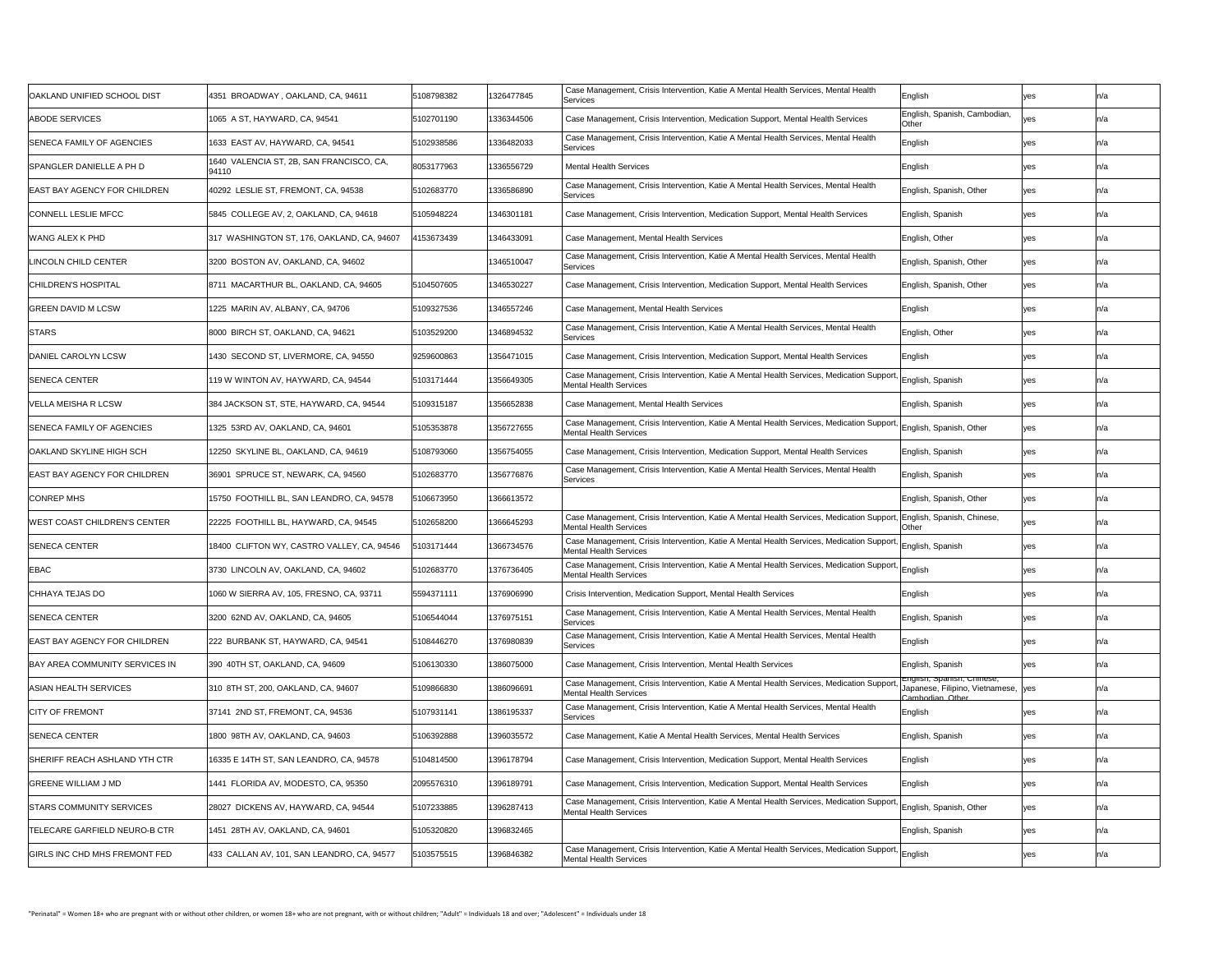| <b>REFUGE TOMPKINS MHS CHILD</b>      | 4321 TOMPKINS AV, OAKLAND, CA, 94619                   | 5105313895 | 1396936605 | Case Management, Crisis Intervention, Katie A Mental Health Services, Medication Support, English, Other<br>Mental Health Services                               |                                                                                                  | yes        | n/a  |
|---------------------------------------|--------------------------------------------------------|------------|------------|------------------------------------------------------------------------------------------------------------------------------------------------------------------|--------------------------------------------------------------------------------------------------|------------|------|
| <b>BACR</b>                           | 840 COLUSA AV, BERKELEY, CA, 94707                     | 5105595550 | 1407132863 | Case Management, Crisis Intervention, Katie A Mental Health Services, Medication Support, English<br><b>Mental Health Services</b>                               |                                                                                                  | ves        |      |
| <b>STARS INC</b>                      | 20450 ROYAL AV, HAYWARD, CA, 94541                     | 5103174471 | 1407157464 | Case Management, Crisis Intervention, Katie A Mental Health Services, Medication Support, English, Spanish, Other<br><b>Mental Health Services</b>               |                                                                                                  | yes        |      |
| <b>TELECARE</b>                       | 15430 FOOTHILL BL, SAN LEANDRO, CA, 94578              | 5103377950 | 1407232564 | <b>Crisis Residential Services, Medication Support</b>                                                                                                           | English, Sign                                                                                    | yes        |      |
| <b>SENECA</b>                         | 920 CAMPBELL ST, OAKLAND, CA, 94607                    | 5103171444 | 1407400625 | Case Management, Crisis Intervention, Katie A Mental Health Services, Medication Support, English, Spanish, Other<br><b>Mental Health Services</b>               |                                                                                                  | yes        |      |
| <b>EAST BAY AGENCY FOR CHILDREN</b>   | 8601 MACARTHUR BL, OAKLAND, CA, 94605                  | 5108445369 | 1407401938 | Case Management, Crisis Intervention, Medication Support, Mental Health Services                                                                                 | English, Spanish                                                                                 | yes        |      |
| <b>TELECARE CORPORATION</b>           | 280 17TH ST, OAKLAND, CA, 94612                        | 5105411606 | 1417033663 | Case Management, Crisis Intervention, Medication Support, Mental Health Services                                                                                 | English, Spanish, Chinese,<br>Filipino, Other                                                    | ves        |      |
| <b>CHILDREN'S SPECIALIZED SVCS</b>    | 7200 BANCROFT AV, 125C, OAKLAND, CA, 94605             | 5103835100 | 1417089822 | Case Management, Crisis Intervention, Katie A Mental Health Services, Medication Support, English, Spanish, Filipino, Other yes<br><b>Mental Health Services</b> |                                                                                                  |            |      |
| <b>PHILIPS ALICE R MFT</b>            | 20200 REDWOOD RD, 9, CASTRO VALLEY, CA,<br>94546       | 5103180433 | 1417134339 | Case Management, Crisis Intervention, Medication Support, Mental Health Services                                                                                 | English                                                                                          | yes        |      |
| LINCOLN                               | 1266 14TH ST, OAKLAND, CA, 94607                       | 5105313111 | 1417190679 | Case Management, Crisis Intervention, Katie A Mental Health Services, Mental Health<br>Services, Therapeutic Behavioral Health                                   | English, Spanish, Filipino,<br>Vietnamese, Other                                                 |            |      |
| <b>EAST BAY AGENCY FOR CHILDREN</b>   | 520 JEFFERSON ST, HAYWARD, CA, 94544                   | 5108446270 | 1417311234 | Case Management, Crisis Intervention, Katie A Mental Health Services, Mental Health<br>Services                                                                  | English                                                                                          | yes        |      |
| <b>FEE FOR SERVICE MIXED SPEC GRP</b> | 2001 DWIGHT WY, 4190, BERKELEY, CA, 94704              | 5102044635 | 1427163229 | Case Management, Crisis Intervention, Medication Support, Mental Health Services                                                                                 | English, Spanish, Chinese,<br>Other                                                              | yes        |      |
| LA FAMILIA COUNSELING SERVICE         | 27845 WHITMAN ST, HAYWARD, CA, 94544                   | 5103003516 | 1427547835 | Case Management, Crisis Intervention, Mental Health Services                                                                                                     | English, Spanish                                                                                 | yes        |      |
| UNITY CARE GROUP INCORPORATED         | 16759 LOS REYES AV, SAN LEANDRO, CA, 94578             | 5102007161 | 1427692755 | Crisis Intervention, Mental Health Services, Therapeutic Behavioral Health                                                                                       | English                                                                                          | yes        |      |
| <b>ORGEL JEREMY MD</b>                | 450 STANYAN ST, SAN FRANCISCO, CA, 94117               | 4157769215 | 1437243540 | Case Management, Crisis Intervention, Medication Support, Mental Health Services                                                                                 | English                                                                                          | yes        |      |
| <b>SENECA</b>                         | 3994 BURCKHALTER AV, OAKLAND, CA, 94605                | 5103171444 | 1437704285 | Case Management, Crisis Intervention, Katie A Mental Health Services, Mental Health<br>Services                                                                  | English, Spanish                                                                                 | yes        |      |
| <b>ROMERO IRMA Y LCSW</b>             | 1305 FRANKLIN ST, 404, OAKLAND, CA, 94612              | 5104513600 | 1447498779 | Case Management, Crisis Intervention, Medication Support, Mental Health Services                                                                                 | English, Spanish                                                                                 | yes        |      |
| <b>BAY AREA COMMUNITY RESOURCES</b>   | 1400 ADA ST, BERKELEY, CA, 94702                       | 5107279401 | 1447553110 | Case Management, Crisis Intervention, Katie A Mental Health Services, Medication Support, English<br><b>Mental Health Services</b>                               |                                                                                                  |            |      |
| <b>FRED FINCH YOUTH CENTER</b>        | 675 HEGENBERGER RD, 100, OAKLAND, CA, 94621 5106677811 |            | 1447588876 | Case Management, Crisis Intervention, Katie A Mental Health Services, Medication Support,<br><b>Mental Health Services</b>                                       | English, Spanish, Chinese,<br>Japanese, Filipino, Vietnamese, yes<br>aotian Cambodian Sign Other |            |      |
| <b>EAST BAY AGENCY FOR CHILDREN</b>   | 960 10TH ST, OAKLAND, CA, 94607                        | 5102683770 | 1447686613 | Case Management, Crisis Intervention, Mental Health Services                                                                                                     | English, Other                                                                                   | yes        | ln/a |
| <b>SENECA CENTER</b>                  | 40950 CHAPEL WY, FREMONT, CA, 94536                    | 5102266180 | 1457566085 | Case Management, Crisis Intervention, Katie A Mental Health Services, Medication Support,<br>Mental Health Services                                              | English, Spanish, Other                                                                          | yes        |      |
| <b>SENECA CENTER</b>                  | 444 HEGENBERGER RD, OAKLAND, CA, 94621                 | 5105628801 | 1457608283 | Case Management, Crisis Intervention, Katie A Mental Health Services, Mental Health<br>Services                                                                  | English, Spanish                                                                                 | yes        |      |
| <b>SENECA FAMILY OF AGENCIES</b>      | 3709 E 12TH ST, OAKLAND, CA, 94601                     | 5105347252 | 1457609661 | Case Management, Crisis Intervention, Katie A Mental Health Services, Mental Health<br>Services                                                                  | English, Spanish                                                                                 | yes        |      |
| <b>RYAN SHEILA</b>                    | 2315 PRINCE ST, BERKELEY, CA, 94705                    | 5108694143 | 1467652867 | Case Management, Crisis Intervention, Medication Support, Mental Health Services                                                                                 | English                                                                                          | yes        |      |
| <b>SENECA FAMILY OF AGENCIES</b>      | 42875 GATEWOOD ST, FREMONT, CA, 94535                  | 5106566438 | 1467743765 | Case Management, Crisis Intervention, Katie A Mental Health Services, Medication Support, English, Spanish<br><b>Mental Health Services</b>                      |                                                                                                  | yes        |      |
| <b>LINCOLN CHILD CENTER</b>           | 1050 2ND AV, OAKLAND, CA, 94606                        | 5104857100 | 1467857615 | Case Management, Crisis Intervention, Katie A Mental Health Services, Mental Health<br>Services                                                                  | English, Vietnamese                                                                              | yes        |      |
| <b>EAST BAY AGENCY FOR CHILDREN</b>   | 1390 66TH AV, OAKLAND, CA, 94621                       | 5108446720 | 1467889162 | Case Management, Crisis Intervention, Mental Health Services                                                                                                     | English                                                                                          | <b>yes</b> |      |
| <b>EBAC</b>                           | 7929 NEY AV, OAKLAND, CA, 94605                        |            | 1477752368 | Case Management, Crisis Intervention, Katie A Mental Health Services, Medication Support, English<br>Mental Health Services                                      |                                                                                                  | yes        |      |
| LA CLINICA DE LA RAZA                 | 4610 FOOTHILL BL, OAKLAND, CA, 94601                   | 5104345257 | 1477961613 | Case Management, Crisis Intervention, Katie A Mental Health Services, Mental Health<br>Services                                                                  | English, Other                                                                                   | yes        |      |
| <b>GREATER NEW BEGINNINGS YOUTH S</b> | 1625 FILBERT ST, OAKLAND, CA, 94607                    | 5106639092 | 1487187951 | Crisis Intervention, Katie A Mental Health Services, Medication Support, Mental Health<br> Services                                                              | English                                                                                          | yes        | ln/a |
| JOHNSON JULIUS PHD                    | 3410 GEARY BL, 328, SAN FRANCISCO, CA, 94118           | 4153867789 | 1487677589 | Case Management, Crisis Intervention, Medication Support, Mental Health Services                                                                                 | English                                                                                          | yes        |      |
| <b>LONG KRISTIN M MFT</b>             | 1035 SAN PABLO AV, 8, ALBANY, CA, 94706                | 5104232846 | 1487865226 | Case Management, Mental Health Services                                                                                                                          | English                                                                                          | yes        |      |
|                                       |                                                        |            |            | Case Management, Crisis Intervention, Katie A Mental Health Services, Medication Support, English, Spanish                                                       |                                                                                                  |            |      |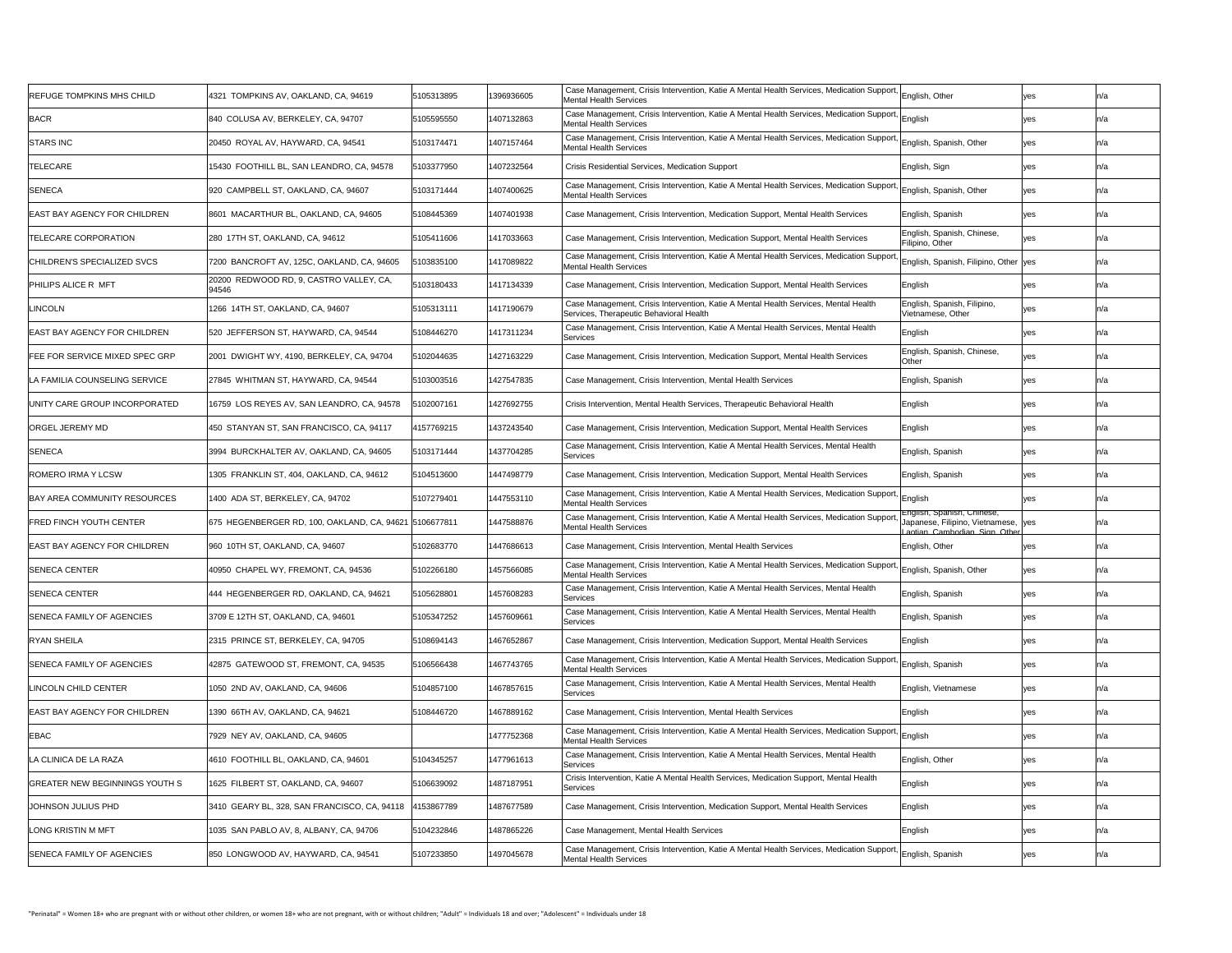| <b>EAST BAY AGENCY FOR CHILDREN</b>   | 2845 64TH AV, OAKLAND, CA, 94605                       | 5108446720 | 1497180145 | Case Management, Crisis Intervention, Mental Health Services                                                                                                    | English, Spanish                             | yes | n/a |
|---------------------------------------|--------------------------------------------------------|------------|------------|-----------------------------------------------------------------------------------------------------------------------------------------------------------------|----------------------------------------------|-----|-----|
| <b>BACS</b>                           | 516 31ST ST, OAKLAND, CA, 94609                        | 5106130330 | 1497220784 | <b>Crisis Stabilization</b>                                                                                                                                     | English, Spanish                             | yes | n/a |
| <b>STARS INC</b>                      | 17115 MEEKLAND AV, HAYWARD, CA, 94541                  | 5103174500 | 1508224486 | Case Management, Crisis Intervention, Katie A Mental Health Services, Medication Support, English, Other<br><b>Mental Health Services</b>                       |                                              | yes |     |
| <b>EAST BAY AGENCY FOR CHILDREN</b>   | 7220 KRAUSE AV, OAKLAND, CA, 94605                     | 5102683770 | 1508428152 | Case Management, Crisis Intervention, Mental Health Services                                                                                                    | English, Spanish                             | yes |     |
| <b>FRED FINCH YOUTH CENTER</b>        | 3748 13TH AV, OAKLAND, CA, 94610                       | 5108792100 | 1518186329 | Case Management, Crisis Intervention, Katie A Mental Health Services, Mental Health<br>Services                                                                 | English, Other                               | yes |     |
| <b>EAST BAY AGENCY FOR CHILDREN</b>   | 1444 WILLIAMS ST, SAN LEANDRO, CA, 94577               | 5102683770 | 1518247618 | Case Management, Crisis Intervention, Katie A Mental Health Services, Mental Health<br>Services                                                                 | English, Spanish                             | yes |     |
| <b>OAKLAND UNIFIED SCHOOL DIST</b>    | 1011 UNION ST, OAKLAND, CA, 94607                      | 5108798384 | 1518396480 | Case Management, Crisis Intervention, Katie A Mental Health Services, Mental Health<br>Services                                                                 | English, Spanish                             | yes |     |
| <b>LINCOLN</b>                        | 960 10TH ST, OAKLAND, CA, 94607                        | 5108743381 | 1518529825 | Case Management, Crisis Intervention, Katie A Mental Health Services, Mental Health<br>Services                                                                 | English, Spanish, Other                      | yes |     |
| <b>THRU LOOK GLS SE CO 6-18 MHSCH</b> | 3075 ADELINE ST, 120, BERKELEY, CA, 94703              | 5108481112 | 1528267028 | Case Management, Crisis Intervention, Katie A Mental Health Services, Medication Support,<br><b>Mental Health Services</b>                                      | , English, Spanish, Japanese,<br>Sign, Other | ves |     |
| <b>CITY OF FREMONT</b>                | 2601 PARKSIDE DR, FREMONT, CA, 94536                   | 5107937492 | 1528468949 | Case Management, Crisis Intervention, Mental Health Services                                                                                                    | English, Spanish, Chinese,<br> Other         |     |     |
| <b>SUDERMANN ANNEMARIE MFT</b>        | 2718 TELEGRAPH AV, 206, BERKELEY, CA, 94705            | 5108981003 | 1538195193 | Case Management, Crisis Intervention, Medication Support, Mental Health Services                                                                                | English                                      | yes |     |
| <b>ST. VINCENT'S SCHOOL FOR BOYS</b>  | ST. VINCENT DR, SAN RAFAEL, CA, 94903                  | 4155072000 | 1538223300 | Case Management, Crisis Intervention, Katie A Mental Health Services, Medication Support,<br>Mental Health Services, Therapeutic Behavioral Health              | English, Spanish, Filipino, Other yes        |     |     |
| <b>FAMILY SUPPORT FAM RECL MHS CH</b> | 303 HEGENBERGER RD, 400, OAKLAND, CA, 94621 5108342443 |            | 1538360805 | Case Management, Crisis Intervention, Katie A Mental Health Services, Medication Support, English, Chinese<br><b>Mental Health Services</b>                     |                                              | yes |     |
| <b>SENECA CENTER</b>                  | 22100 PRINCETON ST, A, HAYWARD, CA, 94541              | 5103171444 | 1538451745 | Case Management, Crisis Intervention, Katie A Mental Health Services, Medication Support, English, Spanish<br><b>Mental Health Services</b>                     |                                              | yes |     |
| <b>GIRLS INC OF ALAMEDA COUNTY</b>    | 510 16TH ST, OAKLAND, CA, 94612                        | 5103575516 | 1538501911 | Case Management, Crisis Intervention, Katie A Mental Health Services, Mental Health<br>Services                                                                 | English                                      | yes |     |
| <b>EAST BAY AGENCY FOR CHILDREN</b>   | 35753 CEDAR BL, NEWARK, CA, 94560                      | 5102683770 | 1538593736 | Case Management, Crisis Intervention, Katie A Mental Health Services, Mental Health<br>Services                                                                 | English, Spanish                             | yes |     |
| <b>SENECA</b>                         | 2825 INTERNATIONAL BL, OAKLAND, CA, 94601              | 5103171444 | 1538713722 | Case Management, Crisis Intervention, Katie A Mental Health Services, Medication Support, English, Spanish, Other<br><b>Mental Health Services</b>              |                                              | yes |     |
| <b>SENECA</b>                         | 3730 LINCOLN AV, OAKLAND, CA, 94602                    | 5103171444 | 1538713995 | Case Management, Crisis Intervention, Katie A Mental Health Services, Medication Support,<br><b>Mental Health Services</b>                                      | , English, Spanish, Chinese,<br>Other        | yes |     |
| <b>BERKELEY PLACE</b>                 | 421 FAIRMOUNT AV, OAKLAND, CA, 94611                   | 5108485865 | 1548471881 | <b>Adult Residential</b>                                                                                                                                        | English, Other                               | yes |     |
| <b>PORTIA BELL HUME</b>               | 5776 STONERIDGE MALL RD, 340, PLEASANTON,<br>CA, 94588 | 5107459151 | 1548536287 | Case Management, Crisis Intervention, Katie A Mental Health Services, Medication Support,<br><b>Mental Health Services</b>                                      | English, Spanish, Other                      | yes |     |
| <b>RAHIMI MONILA MD</b>               | 7700 FOLSOM BL, SACRAMENTO, CA, 95826                  | 5308875425 | 1548586951 | Case Management, Crisis Intervention, Medication Support, Mental Health Services                                                                                | English                                      | ves |     |
| <b>STARS</b>                          | 879 GRANT AV, SAN LORENZO, CA, 94580                   | 5103523120 | 1548711765 | Case Management, Crisis Intervention, Katie A Mental Health Services, Medication Support, English<br><b>Mental Health Services</b>                              |                                              | ves |     |
| <b>EBAC</b>                           | 2201 ENCINAL AV, 32, ALAMEDA, CA, 94501                | 5102683770 | 1548747231 | Case Management, Crisis Intervention, Katie A Mental Health Services, Medication Support, English<br><b>Mental Health Services</b>                              |                                              | ves |     |
| WEST COAST CHILDREN'S CLINIC          | 3301 E 12TH ST, 259, OAKLAND, CA, 94601                | 5102699030 | 1558424374 | Case Management, Crisis Intervention, Katie A Mental Health Services, Medication Support, English, Spanish, Chinese, Sign, Ves<br><b>Mental Health Services</b> | Other                                        |     |     |
| <b>STARS INC.</b>                     | 920 CAMPBELL ST, OAKLAND, CA, 94607                    | 5108791470 | 1558684738 | Case Management, Crisis Intervention, Katie A Mental Health Services, Medication Support, English<br><b>Mental Health Services</b>                              |                                              | yes |     |
| <b>EAST BAY AGENCY FOR CHILDREN</b>   | 15980 MARCELLA ST, SAN LEANDRO, CA, 94578              | 5108446720 | 1558796953 | Case Management, Crisis Intervention, Mental Health Services                                                                                                    | English, Spanish                             | yes |     |
| <b>LA FAMILIA</b>                     | 4521 WEBSTER ST, OAKLAND, CA, 94609                    | 5108815921 | 1558807230 | Case Management, Crisis Intervention, Katie A Mental Health Services, Mental Health<br>Services                                                                 | English, Spanish, Other                      | yes |     |
| <b>ALAMEDA FAMILY SERVICES</b>        | 3010 FILLMORE ST, 225, ALAMEDA, CA, 94501              | 5107484013 | 1558809632 | Case Management, Crisis Intervention, Mental Health Services                                                                                                    | English                                      | yes |     |
| <b>WEST OAKLAND HEALTH CENTER</b>     | 700 ADELINE ST, OAKLAND, CA, 94607                     | 5104651800 | 1568583789 | Case Management, Crisis Intervention, Katie A Mental Health Services, Medication Support,<br><b>Mental Health Services</b>                                      | ' English, Spanish, Filipino, Other  yes     |     |     |
| <b>SENECA CENTER</b>                  | 33629 15TH ST, UNION CITY, CA, 94587                   | 5104712772 | 1568705341 | Case Management, Crisis Intervention, Katie A Mental Health Services, Mental Health<br>Services                                                                 | English, Spanish                             | yes | n/a |
| <b>PORTIA BELL HUME</b>               | 800 MARYLIN AV, LIVERMORE, CA, 94551                   | 9256064724 | 1568890143 | Case Management, Mental Health Services                                                                                                                         | English, Spanish                             | yes |     |
| <b>HIVELY</b>                         | 2208 SAN LEANDRO BL, SAN LEANDRO, CA, 94577 5104836715 |            | 1578113676 | Case Management, Crisis Intervention, Medication Support, Mental Health Services                                                                                | English                                      | yes |     |
| LA FAMILIA                            | 39155 LIBERTY ST, F600, FREMONT, CA, 94538             | 5103003500 | 1578125076 |                                                                                                                                                                 | English, Spanish                             | yes |     |
|                                       |                                                        |            |            |                                                                                                                                                                 |                                              |     |     |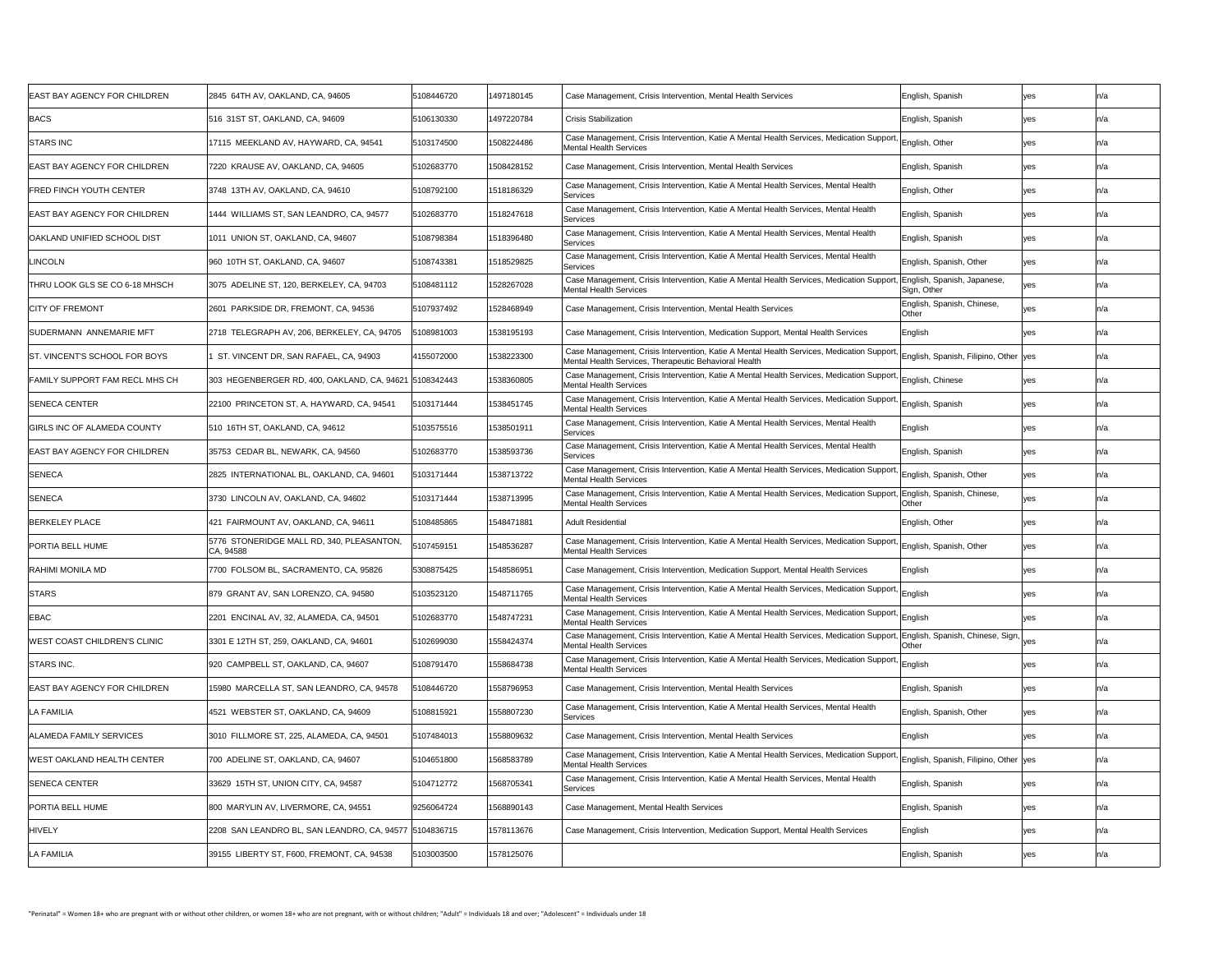| <b>FRED FINCH YOUTH CENTER</b>                         | 2121 DEPOT RD, HAYWARD, CA, 94545                                                  | 5104822244               | 1578751079               | Case Management, Crisis Intervention, Katie A Mental Health Services, Mental Health<br>Services                                                                  | English, Spanish                               | yes        |      |
|--------------------------------------------------------|------------------------------------------------------------------------------------|--------------------------|--------------------------|------------------------------------------------------------------------------------------------------------------------------------------------------------------|------------------------------------------------|------------|------|
| <b>EAST BAY AGENCY FOR CHILDREN</b>                    | 890 BROCKHURST ST, OAKLAND, CA, 94608                                              | 5108446720               | 1588090120               | Case Management, Crisis Intervention, Mental Health Services                                                                                                     | English                                        | yes        |      |
| <b>LINCOLN</b>                                         | 2607 MYRTLE ST, OAKLAND, CA, 94607                                                 | 5102388607               | 1588226898               | Case Management, Crisis Intervention, Katie A Mental Health Services, Mental Health<br>Services                                                                  | English                                        | yes        |      |
| <b>GREENE JULIA LCSW</b>                               | 3788 LAKESHORE AV, OAKLAND, CA, 94610                                              | 5108396541               | 1588712293               | Case Management, Crisis Intervention, Medication Support, Mental Health Services                                                                                 | English                                        | yes        |      |
| ADAPA INDIRA D MD                                      | 7171 N CEDAR AV, FRESNO, CA, 93720                                                 | 5594498000               | 1588776918               | Case Management, Crisis Intervention, Medication Support, Mental Health Services                                                                                 | English                                        | yes        |      |
| <b>BACS AMBER HOUSE</b>                                | 516 31ST ST, OAKLAND, CA, 94609                                                    | 5103794179               | 1598312738               | <b>Crisis Residential Services</b>                                                                                                                               | English, Spanish                               | yes        | In/a |
| A BETTER WAY                                           | 3001 INTERNATIONAL BL, OAKLAND, CA, 94601                                          | 5106010203               | 1598982654               | Case Management, Crisis Intervention, Katie A Mental Health Services, Medication Support,                                                                        | English, Spanish, Other                        | yes        |      |
| PORTIA BELL UELP MHS CHLD ADLT                         | 39420 LIBERTY ST, 140, FREMONT, CA, 94538                                          | 5107459151               | 1598994642               | <b>Mental Health Services</b>                                                                                                                                    | English, Other                                 | yes        |      |
| SENECA FAMILY OF AGENCIES                              | 8750 MOUNTAIN BL, 69, OAKLAND, CA, 94605                                           | 5107775300               | 1609077353               | Case Management, Crisis Intervention, Katie A Mental Health Services, Medication Support,                                                                        | , English, Spanish, Chinese,                   | yes        |      |
| <b>FRED FINCH YOUTH CENTER</b>                         | 3700 COOLIDGE AV, OAKLAND, CA, 94602                                               | 5104822244               | 1609095413               | Mental Health Services, Therapeutic Behavioral Health<br>Case Management, Crisis Intervention, Katie A Mental Health Services, Medication Support,               | <b>Other</b><br>English, Spanish, Other        | yes        |      |
| <b>KOREAN COMMUNITY CENTER UELP</b>                    | 101 CALLAN AV, 400, SAN LEANDRO, CA, 94577                                         | 5105472662               | 1609341817               | <b>Mental Health Services</b>                                                                                                                                    | English, Chinese, Cambodian,                   | ves        |      |
| PIAZZA FRED J PHD                                      | 3017 TELEGRAPH AV, 330C, BERKELEY, CA, 94705 6614015344                            |                          | 1609933696               |                                                                                                                                                                  | Other<br>English                               |            |      |
|                                                        |                                                                                    |                          |                          | Case Management, Mental Health Services<br>Case Management, Crisis Intervention, Katie A Mental Health Services, Medication Support,                             |                                                |            |      |
| <b>EARLY CHLDHOOD CONSULT &amp; TRMNT</b>              | 500 DAVIS ST, 120, SAN LEANDRO, CA, 94577                                          | 5104814203               | 1619009024               | Mental Health Services                                                                                                                                           | " English, Spanish, Other                      | yes        |      |
| CHILD THERAPY INST OF MARIN<br><b>BLANCO ROBERT MD</b> | 1480 LINCOLN AV, 8, SAN RAFAEL, CA, 94901<br>7700 FOLSOM BL, SACRAMENTO, CA, 95826 | 4154567724<br>9163863008 | 1619014081<br>1619065513 | Case Management, Crisis Intervention, Medication Support, Mental Health Services<br><b>Medication Support, Mental Health Services</b>                            | English, Spanish<br>English                    | yes<br>yes | In/a |
| NATIVE AMERICAN UELP CHLD ADLT                         | 3124 INTERNATIONAL BL, OAKLAND, CA, 94601                                          | 5104345421               | 1619147030               |                                                                                                                                                                  | English, Spanish                               | yes        |      |
| <b>CHILDREN'S HOSPITAL</b>                             | 770 53RD ST, OAKLAND, CA, 94609                                                    | 5104283885               | 1619177300               | Case Management, Crisis Intervention, Katie A Mental Health Services, Medication Support,<br><b>Mental Health Services</b>                                       | English, Spanish, Other                        | yes        |      |
| <b>SAVIN HELEN R LCSW</b>                              | 1400 SANTA RITA RD, K, PLEASANTON, CA, 94566                                       | 9258956528               | 1619180163               | Case Management, Crisis Intervention, Medication Support, Mental Health Services                                                                                 | English, Spanish                               | ves        |      |
| ALAMEDA FAM SRV EARLY CHLD MHS                         | 2325 CLEMENT AV, ALAMEDA, CA, 94501                                                | 5106296303               | 1619184603               | Case Management, Crisis Intervention, Medication Support, Mental Health Services                                                                                 | English, Spanish, Chinese,<br>Other            |            |      |
| ALTERNATIVE FAMILY SERVICES                            | 401 ROLAND WY, 100, OAKLAND, CA, 94621                                             | 5105767700               | 1619275435               | Case Management, Crisis Intervention, Katie A Mental Health Services, Medication Support<br><b>Mental Health Services</b>                                        | English, Spanish, Other                        | yes        |      |
| PETERSEN KARLA M MD                                    | 450 STANYAN ST, SAN FRANCISCO, CA, 94117                                           | 4157505649               | 1629137062               | Case Management, Crisis Intervention, Medication Support, Mental Health Services                                                                                 | English, Spanish                               | yes        |      |
| <b>TELECARE</b>                                        | 2620 26TH AV, OAKLAND, CA, 94601                                                   | 5104372363               | 1629154786               | Case Management, Crisis Intervention, Medication Support, Mental Health Services                                                                                 | English, Spanish, Filipino, Other yes          |            |      |
| <b>SENECA CENTER WILLOW ROCK</b>                       | 2050 FAIRMONT DR, SAN LEANDRO, CA, 94578                                           | 4158504307               | 1629275201               | Case Management, Crisis Intervention, Katie A Mental Health Services, Medication Support,<br><b>Mental Health Services</b>                                       | English, Spanish, Other                        | yes        |      |
| THE PERINATAL CALWKS MHS AD FV                         | 2595 INTERNATIONAL BL, OAKLAND, CA, 94601                                          | 5105678246               | 1629275839               | Case Management, Crisis Intervention, Katie A Mental Health Services, Medication Support, English, Spanish<br><b>Mental Health Services</b>                      |                                                | yes        |      |
| LA CLINICA DE LA RAZA                                  | 0 1415/1423 FRUITVALE AV, OAKLAND, CA, 94601                                       | 5105354000               | 1629379896               | Case Management, Crisis Intervention, Katie A Mental Health Services, Medication Support, English, Spanish<br><b>Mental Health Services</b>                      |                                                | yes        |      |
| <b>EAST BAY AGENCY FOR CHILDRENS</b>                   | 1926 E 19TH ST, OAKLAND, CA, 94606                                                 | 5108445368               | 1629623152               | Case Management, Crisis Intervention, Mental Health Services                                                                                                     | English                                        | yes        |      |
| <b>NOGAYE MATTIE S LCSW</b>                            | 5707 REDWOOD RD, 4, OAKLAND, CA, 94619                                             | 8185906262               | 1639214646               | Case Management, Mental Health Services                                                                                                                          | English                                        | yes        |      |
| <b>ROSE JUDY L LCSW</b>                                | 4635 CAMDEN ST, OAKLAND, CA, 94619<br>1727 MARTIN LUTHER KING J WY, OAKLAND, CA,   | 5108428647               | 1639228588               | <b>Case Management, Mental Health Services</b><br>Case Management, Crisis Intervention, Katie A Mental Health Services, Medication Support,                      | Other                                          | yes        |      |
| <b>FAMILYPATHS CALWKS MHS EASTMNT</b>                  | 94612                                                                              | 5108939230               | 1639389729               | <b>Mental Health Services</b>                                                                                                                                    | English, Spanish, Other                        | yes        |      |
| LINCOLN CHILD CENTER                                   | 10315 E STREET, OAKLAND, CA, 94603                                                 | 5105313111               | 1639511108               | Case Management, Crisis Intervention, Katie A Mental Health Services, Mental Health<br>Services                                                                  | English, Spanish                               | yes        |      |
| <b>STARS</b>                                           | 1570 WARD ST, HAYWARD, CA, 94541                                                   | 5106359705               | 1639517097               | Case Management, Crisis Intervention, Katie A Mental Health Services, Medication Support, English, Spanish<br><b>Mental Health Services</b>                      |                                                | yes        |      |
| <b>LA FAMILIA</b>                                      | 24301 SOUTHLAND DR, 300, HAYWARD, CA, 94545 5103003516                             |                          | 1639680028               | Case Management, Crisis Intervention, Mental Health Services                                                                                                     | English, Spanish                               | yes        |      |
| <b>CLARK ANITRA M LCSW</b>                             | 345 ESTUDILLO AV, 207, SAN LEANDRO, CA, 94577 5102412373                           |                          | 1649280595               | Case Management, Mental Health Services                                                                                                                          | English                                        | ves        |      |
| <b>WIKKELING DAKARI LCSW</b>                           | 519 ESTUDILLO AV, J, SAN LEANDRO, CA, 94577                                        | 5104833386               | 1649317462               | Case Management, Crisis Intervention, Medication Support, Mental Health Services                                                                                 | English                                        |            |      |
| <b>SMIRNOFF ALEX MD</b>                                | 2740 GRANT ST, CONCORD, CA, 94520                                                  | 8006806555               | 1649329681               | Case Management, Crisis Intervention, Medication Support, Mental Health Services                                                                                 | English, Other                                 | yes        |      |
| <b>RATTO ROSEMARIE PHD</b>                             | 1042 ALVARADO RD, BERKELEY, CA, 94705                                              |                          | 1649336793               | Case Management, Crisis Intervention, Medication Support, Mental Health Services                                                                                 | English                                        | ves        |      |
| WATT AMY T PHD                                         | 3996 MISSION ST, SAN FRANCISCO, CA, 94112                                          | 1154980753               | 1649364068               | Case Management, Mental Health Services<br>Case Management, Crisis Intervention, Katie A Mental Health Services, Medication Support,                             | English, Other<br>, English, Spanish, Chinese, | yes        |      |
| <b>CITY OF FREMONT</b>                                 | 39155 LIBERTY ST, E500, FREMONT, CA, 94538                                         | 5105742100               | 1649430968               | <b>Mental Health Services</b>                                                                                                                                    | Japanese, Other                                |            |      |
| COMMUNITY HEALTH FOR ASIAN AME                         | 1141 HARBOR BAY PARKWAY, 105, ALAMEDA, CA, 5108352777<br>$ 94502\rangle$           |                          | 1649474826               | Case Management, Crisis Intervention, Katie A Mental Health Services, Medication Support, English, Other<br><b>Mental Health Services</b>                        |                                                | yes        |      |
| <b>EAST BAY AGENCY FOR CHILDREN</b>                    | 1300 WILLIAMS ST, SAN LEANDRO, CA, 94577                                           | 5102683770               | 1649604760               | Case Management, Crisis Intervention, Katie A Mental Health Services, Mental Health<br>Services                                                                  | English, Spanish                               | yes        |      |
| LINCOLN CHILD CENTER                                   | 8521 A ST, OAKLAND, CA, 94621                                                      | 5105313111               | 1649608217               | Case Management, Crisis Intervention, Katie A Mental Health Services, Mental Health<br>Services                                                                  | English, Spanish                               | yes        |      |
| <b>STARS INC</b>                                       | 401 JONES AV, OAKLAND, CA, 94603                                                   | 5103529200               | 1649822396               | Crisis Intervention, Katie A Mental Health Services, Medication Support, Mental Health<br>Services                                                               | English                                        | yes        |      |
| <b>VALLEY COMM SUPPORT CENTER</b>                      | 3730 HOPYARD RD, 103, PLEASANTON, CA, 94588                                        | 9256063286               | 1659403343               | Case Management, Crisis Intervention, Katie A Mental Health Services, Medication Support, English, Spanish, Filipino, Other yes<br><b>Mental Health Services</b> |                                                |            |      |
| COMMUNITY HEALTH FOR ASIAN AME                         | 1640 22ND AV, OAKLAND, CA, 94606                                                   | 5108352777               | 1659617140               | Case Management, Crisis Intervention, Katie A Mental Health Services, Mental Health                                                                              | English                                        | yes        |      |
| <b>LONGAN RACHEL MFT</b>                               | 1919 ADDISON ST, 301, BERKELEY, CA, 94704                                          | 4154624467               | 1659633667               | Services<br>Case Management, Mental Health Services                                                                                                              | English                                        | yes        | ∣n/a |
|                                                        |                                                                                    |                          |                          |                                                                                                                                                                  |                                                |            |      |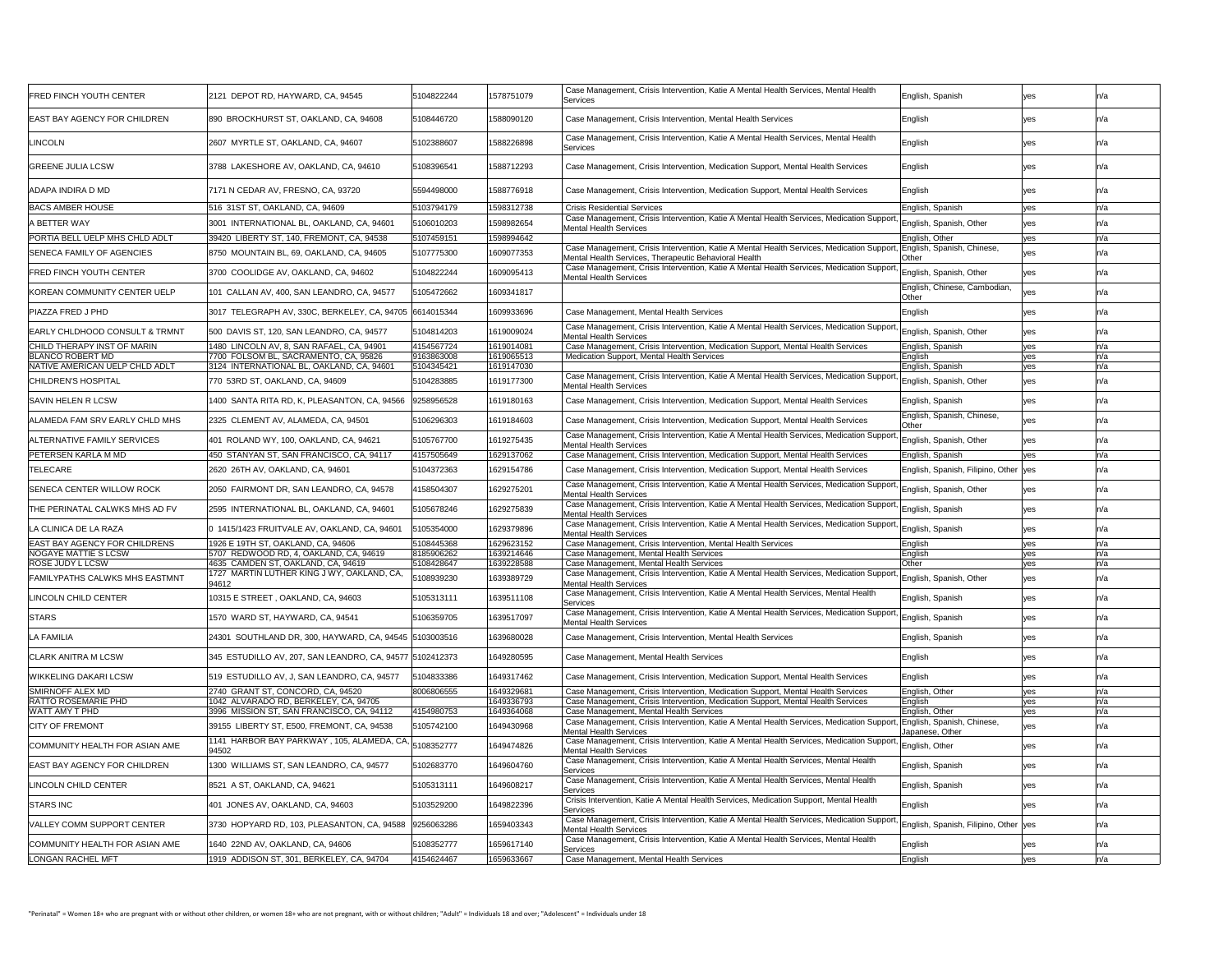| <b>STARS</b>                                               | 915 FOOTHILL BL, OAKLAND, CA, 94606                                            | 5103529200               | 1659923191               | Case Management, Crisis Intervention, Katie A Mental Health Services, Medication Support, English, Spanish, Other<br>Mental Health Services                       |                                                         | yes               |     |
|------------------------------------------------------------|--------------------------------------------------------------------------------|--------------------------|--------------------------|-------------------------------------------------------------------------------------------------------------------------------------------------------------------|---------------------------------------------------------|-------------------|-----|
| <b>AXIS COMMUNITY HEALTH INC</b>                           | 4361 RAILROAD AV, PLEASANTON, CA, 94566                                        | 9252016240               | 1669403390               | Case Management, Crisis Intervention, Mental Health Services                                                                                                      | English                                                 | yes               |     |
| <b>NORTH COUNTY CRISIS</b>                                 | 7200 BANCROFT AV, 125A, OAKLAND, CA, 94605                                     | 5102687837               | 1669504288               | Case Management, Crisis Intervention, Medication Support, Mental Health Services                                                                                  | English, Spanish, Chinese,<br>Vietnamese                |                   |     |
| <b>GUIDANCE CLINIC</b>                                     | 2500 FAIRMONT DR, SAN LEANDRO, CA, 94578                                       | 5106673000               | 1669504338               | Case Management, Crisis Intervention, Medication Support, Mental Health Services                                                                                  | English, Spanish, Chinese,<br>Japanese, Vietnamese      | yes               |     |
| <b>SENECA CENTER</b>                                       | 1500 DERBY ST, BERKELEY, CA, 94703                                             | 5106446360               | 1669752937               | Case Management, Crisis Intervention, Katie A Mental Health Services, Medication Support, English<br>Mental Health Services                                       |                                                         | yes               |     |
| <b>EAST BAY AGENCY FOR CHILDREN</b>                        | 37490 BIRCH ST, NEWARK, CA, 94560                                              | 5102683770               | 1679024152               | Case Management, Crisis Intervention, Katie A Mental Health Services, Mental Health<br>Services                                                                   | English                                                 |                   |     |
| LA FAMILIA COUNSELING SERVICE                              | 585 WILLOW AV, HAYWARD, CA, 94541                                              | 5103003516               | 1679062087               | Case Management, Crisis Intervention, Mental Health Services                                                                                                      | English, Other                                          | <b>ves</b>        |     |
| CHILDREN'S SPECIALIZED SVCS                                | 1800 H ST, MAIN, UNION CITY, CA, 94587                                         | 5104712520               | 1679085716               | Case Management, Crisis Intervention, Medication Support, Mental Health Services                                                                                  | English, Spanish                                        | yes               |     |
| KOKA KIRAN MD                                              | 2740 GRANT ST, CONCORD, CA, 94520                                              | 9259348153               | 1679598338               | Case Management, Crisis Intervention, Medication Support, Mental Health Services                                                                                  | English, Other                                          | yes               |     |
| ABRAHAM DEEPA PHD                                          | 7080 DONLON WY, 104, DUBLIN, CA, 94568                                         | 9258031133               | 1679691125               | Case Management, Crisis Intervention, Medication Support, Mental Health Services                                                                                  | English                                                 | yes               |     |
| <b>HILL LAUREN N MFT</b>                                   | 20212 REDWOOD RD, 104, CASTRO VALLEY, CA,<br>94546                             | 5102200473               | 1679860506               | Case Management, Mental Health Services                                                                                                                           | English                                                 | yes               |     |
| <b>BAY AREA COMMUNITY RESOURCES</b>                        | 830 REGAL RD, BERKELEY, CA, 94708                                              | 5106448410               | 1679876346               | Case Management, Crisis Intervention, Katie A Mental Health Services, Medication Support, English<br><b>Mental Health Services</b>                                |                                                         | ves               |     |
| CERI UELP MHS ROYA CHILD ADULT                             | 544 INTERNATIONAL BL, #9, OAKLAND, CA, 94606                                   | 5107451682               | 1679882476               |                                                                                                                                                                   | English, Other                                          | yes               |     |
| <b>MOUNTAIN VALLEY CHILD</b>                               | 9200 SWEET ACACIA WY, SACRAMENTO, CA,<br>95829                                 | 9163628292               | 1689732406               | Crisis Intervention, Katie A Mental Health Services, Medication Support, Mental Health<br>Services                                                                | English, Spanish                                        | yes               |     |
| <b>MALIK FAWAD MD</b>                                      | TROUSDALE DR, BURLINGAME, CA, 94010                                            | 6506965660               | 1689788283               | Case Management, Crisis Intervention, Medication Support, Mental Health Services                                                                                  | English                                                 | yes               |     |
| <b>CITY OF BERKELEY</b>                                    | 1890 ALCATRAZ AV, BERKELEY, CA, 94703                                          | 5109815290               | 1689799520               | Case Management, Crisis Intervention, Medication Support, Mental Health Services                                                                                  | English, Spanish, Chinese,<br>Japanese, Filipino, Other | yes               |     |
|                                                            |                                                                                |                          |                          |                                                                                                                                                                   | English, Spanish, Chinese,                              |                   |     |
| <b>CHILDREN'S HOSPITAL</b>                                 | 5275 CLAREMONT AV, OAKLAND, CA, 94618                                          | 5104283885               | 1689867038               | Case Management, Crisis Intervention, Medication Support, Mental Health Services                                                                                  | Japanese, Vietnamese, Sign,<br>Other                    | yes               |     |
| <b>EBAC</b>                                                | 9860 SUNNYSIDE ST, OAKLAND, CA, 94603                                          | 5106673270               | 1699076190               | Case Management, Crisis Intervention, Katie A Mental Health Services, Medication Support, English                                                                 |                                                         |                   |     |
|                                                            |                                                                                |                          |                          | Mental Health Services                                                                                                                                            |                                                         | yes               |     |
| <b>CENTER FOR DISCOVERY</b>                                | 6701 INTERNATIONAL BL, OAKLAND, CA, 94621                                      | 5108446720               | 1699100065               | Case Management, Crisis Intervention, Mental Health Services                                                                                                      | English                                                 | <b>ves</b>        |     |
| <b>SENECA CENTER</b>                                       | 2050 FAIRMONT DR, SAN LEANDRO, CA, 94578                                       | 5103171444               | 1699199968               | <b>Crisis Stabilization</b>                                                                                                                                       | English, Spanish, Vietnamese,                           |                   |     |
| LA FAMILIA COUNSELING SVC                                  | 680 W TENNYSON RD, HAYWARD, CA, 94544                                          | 5108815921               | 1699264754               | Case Management, Crisis Intervention, Mental Health Services                                                                                                      | English, Spanish                                        | yes               |     |
| <b>MULTILINGUAL COUNSELING SERV.</b>                       | 39675 CEDAR BL, 220, NEWARK, CA, 94560                                         | 5104984388               | 1700078474               | Case Management, Crisis Intervention, Medication Support, Mental Health Services                                                                                  | English, Spanish, Other                                 | yes               |     |
| <b>LINCOLN CHILD CENTER</b>                                | 3750 BROWN AV, OAKLAND, CA, 94619                                              | 5105313111               | 1700228277               | Case Management, Crisis Intervention, Katie A Mental Health Services, Mental Health                                                                               | English, Spanish                                        | yes               |     |
| <b>KALOYANOVA ELENA K MFT</b>                              | 1330 LINCOLN AV, 106B, SAN RAFAEL, CA, 94901                                   | 5103882130               | 1700957875               | Services <br>Case Management, Mental Health Services                                                                                                              | English, Other                                          | ves               |     |
| <b>ALAMEDA COUNTY</b>                                      | 7200 BANCROFT AV, 125A, OAKLAND, CA, 94605                                     | 5108915650               | 1710252978               | Case Management, Crisis Intervention, Medication Support, Mental Health Services                                                                                  | English, Spanish, Filipino, Sign,                       |                   |     |
|                                                            |                                                                                |                          |                          | Case Management, Crisis Intervention, Day Treatment Intensive, Medication Support,                                                                                | Other                                                   |                   |     |
| <b>STAR VIEW ADOLESCENT</b>                                | 4025 W 226TH ST, TORRANCE, CA, 90505                                           | 5106359715               | 1720181795               | Mental Health Services, Therapeutic Behavioral Health                                                                                                             | English, Spanish                                        | yes               |     |
| <b>ANDERSON CARRIE F MFT</b>                               | 3798 GRAND AV, 2, OAKLAND, CA, 94610                                           | 5103955218               | 1720265671               | Case Management, Mental Health Services                                                                                                                           | English, Spanish                                        | yes               |     |
| <b>RAGUCCI ROBERT P MFT</b><br><b>GARIBALDO RUBEN LCSW</b> | 1350 A SOLANO AV, 4, ALBANY, CA, 94706<br>3798 GRAND AV, 2, OAKLAND, CA, 94610 | 5102342319<br>5107302478 | 1720283286<br>1720499452 | Case Management, Crisis Intervention, Medication Support, Mental Health Services<br>Case Management, Mental Health Services                                       | English<br>English, Spanish                             | <b>yes</b><br>yes |     |
| ALT FAM SRV INROADS INDEP MHS                              | 401 ROLAND WY, 150, OAKLAND, CA, 94621                                         | 5107462800               | 1730390162               | Case Management, Crisis Intervention, Katie A Mental Health Services, Medication Support, English, Other                                                          |                                                         | yes               |     |
| <b>FAMILYPATH INC HAY III MHS CH</b>                       | 22320 FOOTHILL BL, 400, HAYWARD, CA, 94541                                     | 5105820148               | 1730390527               | Mental Health Services<br>Case Management, Crisis Intervention, Katie A Mental Health Services, Medication Support, English, Spanish, Other                       |                                                         | yes               |     |
| <b>SHURN NAJUMA Z PHD</b>                                  | 1316 67TH ST, 4, EMERYVILLE, CA, 94608                                         | 5104201800               | 1730412313               | Mental Health Services<br><b>Case Management, Mental Health Services</b>                                                                                          | English                                                 | yes               |     |
| LINCOLN CHILD CENTER                                       | 1023 MACARTHUR BL, OAKLAND, CA, 94610                                          | 5104857100               | 1740609510               | Case Management, Crisis Intervention, Katie A Mental Health Services, Mental Health                                                                               | English                                                 |                   |     |
| <b>CITY OF BERKELEY</b>                                    | 3282 ADELINE ST, BERKELEY, CA, 94703                                           | 5109815280               | 1750415113               | Services<br>Case Management, Crisis Intervention, Medication Support, Mental Health Services                                                                      | English, Spanish                                        |                   |     |
|                                                            |                                                                                |                          |                          | Case Management, Crisis Intervention, Katie A Mental Health Services, Medication Support, English                                                                 |                                                         | <b>yes</b>        |     |
| <b>FRED FINCH YOUTH CENTER</b>                             | 1023 MACARTHUR BL, OAKLAND, CA, 94610                                          | 5104822244               | 1760516793               | Mental Health Services                                                                                                                                            |                                                         | ves               |     |
| <b>ANDRADE SCOTT MFCC</b>                                  | 2291 W MARCH LN, D200, STOCKTON, CA, 95207                                     | 2099695547               | 1760590392               | Case Management, Crisis Intervention, Medication Support, Mental Health Services                                                                                  | English                                                 |                   |     |
| <b>FRED FINCH YOUTH CENTER</b>                             | 1047 E ST, HAYWARD, CA, 94541                                                  | 5104822244               | 1760670269               | Case Management, Crisis Intervention, Katie A Mental Health Services, Mental Health<br>Services                                                                   | English, Other                                          | yes               |     |
| <b>SENECA FAMILY OF AGENCIES</b>                           | 1781 ROSE ST, BERKELEY, CA, 94703                                              | 5106446280               | 1760772941               | Case Management, Crisis Intervention, Katie A Mental Health Services, Medication Support, English<br>Mental Health Services                                       |                                                         | ves               |     |
| <b>LA FAMILIA</b>                                          | 800 BOCKMAN RD, SAN LORENZO, CA, 94580                                         | 5103003516               | 1770072183               | Case Management, Crisis Intervention, Mental Health Services                                                                                                      | English                                                 | yes               |     |
| <b>JOHNSON CLAUDIUS R LCSW</b>                             | 614 GRAND AV, 203, OAKLAND, CA, 94610                                          | 5108911335               | 1770738122               | Case Management, Crisis Intervention, Medication Support, Mental Health Services                                                                                  | <b>English</b>                                          | <b>ves</b>        |     |
| <b>BAGBY NAOMI LCSW</b><br><b>PORTIA BELL HUME</b>         | 5707 REDWOOD RD, 4, OAKLAND, CA, 94619<br>6901 YORK DR, DUBLIN, CA, 94568      | 5103361244<br>9258294322 | 1770782781<br>1770898207 | Case Management, Crisis Intervention, Medication Support, Mental Health Services                                                                                  | English<br>English, Spanish                             | <b>yes</b><br>yes |     |
| <b>FAMILY SVC AGENCY OF SAN FRAN</b>                       |                                                                                |                          |                          |                                                                                                                                                                   |                                                         |                   |     |
|                                                            | 39500 STEVENSON PL, 203, FREMONT, CA, 94539                                    | 5108414776               | 1770921314               | Case Management, Crisis Intervention, Medication Support, Mental Health Services                                                                                  | English, Sign                                           |                   |     |
| <b>EAST BAY AGENCY FOR CHILDREN</b>                        | 36270 CHERRY ST, NEWARK, CA, 94560                                             | 5102683770               | 1770954117               | Case Management, Crisis Intervention, Mental Health Services<br>Case Management, Crisis Intervention, Katie A Mental Health Services, Medication Support, English | English, Spanish                                        |                   |     |
| <b>STARS COMMUNITY SERVICES</b>                            | 14790  CORVALLIS ST, SAN LORENZO, CA, 94579                                    | 5103174900               | 1770992380               | <b>Mental Health Services</b><br>Case Management, Crisis Intervention, Katie A Mental Health Services, Mental Health                                              |                                                         | yes               |     |
| <b>SENECA FAMILY OF AGENCIES</b>                           | 5222 YGNACIO AV, OAKLAND, CA, 94601                                            | 5108791360               | 1780131656               | Services                                                                                                                                                          | English, Spanish                                        | yes               |     |
| <b>SOUTH COUNTY CRISIS</b>                                 | 409 JACKSON ST, 100, HAYWARD, CA, 94544                                        | 5106674901               | 1780716381               | Case Management, Crisis Intervention, Medication Support, Mental Health Services                                                                                  | English, Spanish, Chinese                               | yes               | n/a |
| LA CHEIM SCHOOL INC                                        | 2885 CONCORD BL, CONCORD, CA, 94519                                            | 9257771113               | 1790010148               | Case Management, Crisis Intervention, Katie A Mental Health Services, Medication Support<br>Mental Health Services                                                | English, Spanish                                        | yes               |     |
| <b>BRANSBURG TAMARA LCSW</b>                               | 951 MADISON ST, ALBANY, CA, 94706                                              | 5102143518               | 1790070340               | Case Management, Mental Health Services                                                                                                                           | English, Spanish                                        | yes               |     |
| <b>TUCKER BRYAN E MFT</b>                                  | 1544 B ST, 2, HAYWARD, CA, 94541                                               | 5105388108               | 1790901346               | Case Management, Crisis Intervention, Medication Support, Mental Health Services                                                                                  | English                                                 | yes               | n/a |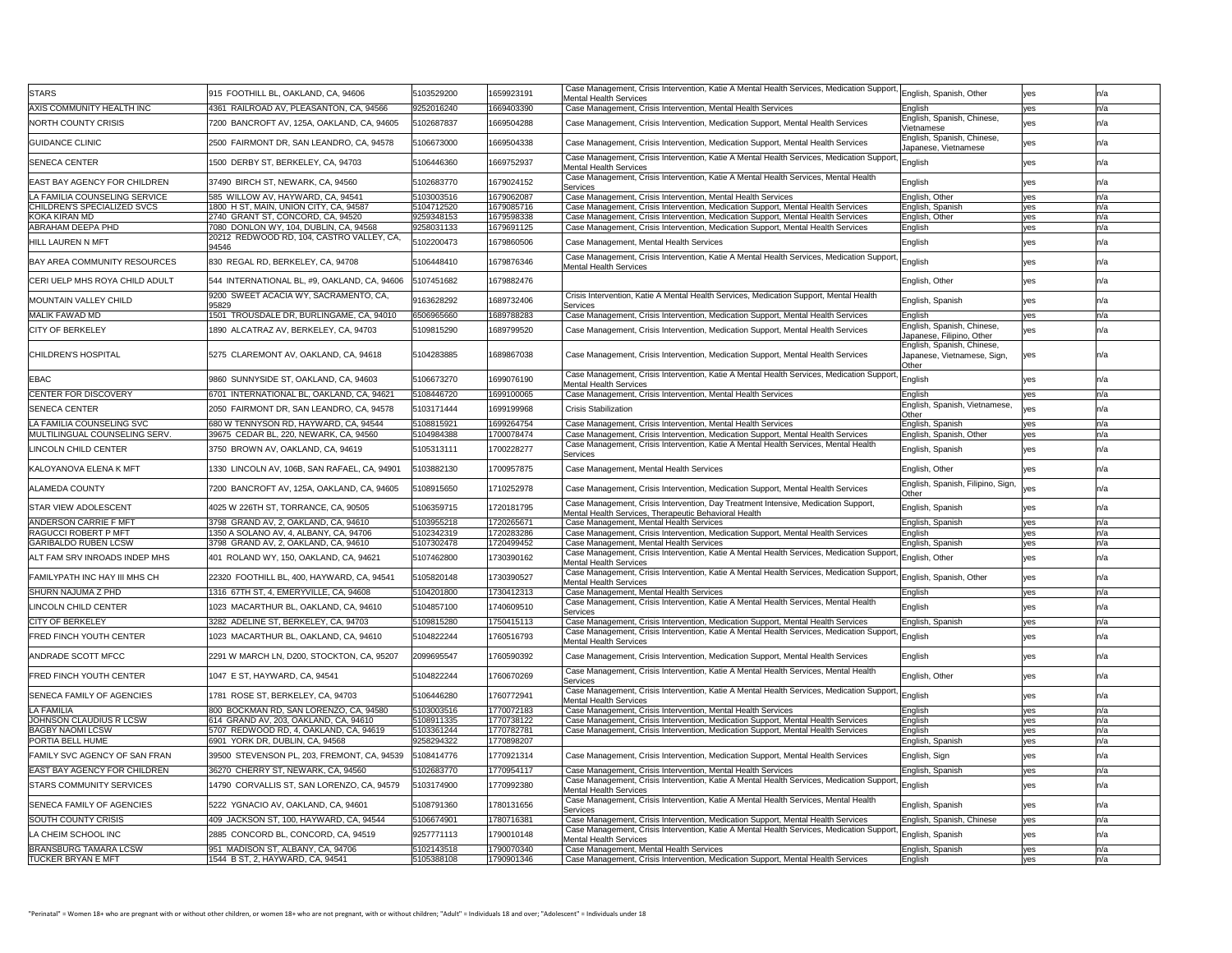| <b>WILLIAM SPIVEY PHD INC DBA F/C</b>                | 3663 PACIFIC AV, LIVERMORE, CA, 94550                                             | 9254495845               | 1790979284               | Case Management, Crisis Intervention, Medication Support, Mental Health Services                                                                                                                                                   | English, Other                                         | yes        | n/a |
|------------------------------------------------------|-----------------------------------------------------------------------------------|--------------------------|--------------------------|------------------------------------------------------------------------------------------------------------------------------------------------------------------------------------------------------------------------------------|--------------------------------------------------------|------------|-----|
| <b>PORTIA BELL HUME BEHAVIORAL</b>                   | 39465 PASEO PADRE PARKWAY, 2100, FREMONT,<br> CA, 94538                           | 5107459151               | 1801087366               | Case Management, Crisis Intervention, Katie A Mental Health Services, Medication Support,<br><b>Mental Health Services</b>                                                                                                         | English, Other                                         | yes        |     |
| <b>TELECARE CORPORATION</b>                          | 7200 BANCROFT AV, 133, OAKLAND, CA, 94605                                         | 5105358500               | 1801983960               | Case Management, Crisis Intervention, Medication Support, Mental Health Services                                                                                                                                                   | English, Chinese, Vietnamese,<br>Other                 |            |     |
| <b>SENECA FAMILY OF AGENCIES</b>                     | 16160 ASHLAND AV, 30A, SAN LORENZO, CA,<br>94580                                  | 5103175100               | 1811435225               | Case Management, Crisis Intervention, Katie A Mental Health Services, Mental Health<br>Services                                                                                                                                    | English                                                | ves        |     |
| <b>STEINBACH KENNETH A</b>                           | 1060 W SIERRA AV, 104, FRESNO, CA, 93711                                          | 5594592971               | 1821100173               | Case Management, Crisis Intervention, Medication Support, Mental Health Services                                                                                                                                                   | English                                                | yes        |     |
| <b>FFS EARTH CIRCLES COUNSELING</b>                  | 560 OAKLAND AV, D, OAKLAND, CA, 94611                                             | 5106011929               | 1821137381               | Case Management, Crisis Intervention, Medication Support, Mental Health Services                                                                                                                                                   | English, Spanish, Chinese,<br><b>Japanese</b>          |            |     |
| <b>REED JILL E MFT</b>                               | 154 SANTA CLARA AV, OAKLAND, CA, 94610                                            | 5104565604               | 1821208828               | Case Management, Mental Health Services                                                                                                                                                                                            | English                                                | yes        |     |
| MULTILINGUAL COUNSELING SERV.                        | 638 WEBSTER ST, 358, OAKLAND, CA, 94607                                           | 5104510661               | 1821232489               | Case Management, Crisis Intervention, Medication Support, Mental Health Services<br>Case Management, Crisis Intervention, Katie A Mental Health Services, Medication Support                                                       | English, Spanish, Other                                | yes        |     |
| <b>STARS-DAYTON ELEMENTARY SCHOOL</b>                | 1500 DAYTON AV, SAN LEANDRO, CA, 94579<br>21700 REDWOOD RD, B, CASTRO VALLEY, CA, | 5103173600               | 1821311002               | <b>Mental Health Services</b>                                                                                                                                                                                                      | English, Spanish, Other                                | yes        |     |
| <b>ARCE LUCIA MFCC</b>                               | 94546                                                                             | 5105822389               | 1831218197               | Case Management, Crisis Intervention, Medication Support, Mental Health Services                                                                                                                                                   | Spanish                                                | yes        |     |
| <b>ALAMEDA COUNTY</b>                                | 7200 BANCROFT AV, 125A, OAKLAND, CA, 94605                                        | 5107773800               | 1831221571               | Case Management, Crisis Intervention, Katie A Mental Health Services, Medication Support,<br>Mental Health Services                                                                                                                | English, Spanish, Chinese,<br>Filipino, Laotian, Other | yes        |     |
| SENECA FAMILY OF AGENCIES                            | 31410 WHEELON AV, HAYWARD, CA, 94544                                              | 5103171444               | 1831644335               | Case Management, Crisis Intervention, Katie A Mental Health Services, Mental Health<br>Services                                                                                                                                    | English                                                | yes        |     |
| MEDS ONLY MCARE ADDITIONS                            | 494 BLOSSOM WY, HAYWARD, CA, 94541                                                | 5105827676               | 1841388451               |                                                                                                                                                                                                                                    | <b>English</b>                                         | yes        |     |
| EDWARDS ALLIE PHD                                    | 1970 BROADWAY ST, 835, OAKLAND, CA, 94612                                         | 5104099238               | 1841492006               | Case Management, Crisis Intervention, Medication Support, Mental Health Services                                                                                                                                                   | English                                                | yes        |     |
| <b>AFGHAN COALITION UELP CHLD ADL</b>                | 39180 LIBERTY ST, 100, FREMONT, CA, 94538                                         | 5107451680               | 1841500816               |                                                                                                                                                                                                                                    | English, Other                                         | yes        |     |
| <b>STARS INC</b>                                     | 18250 BENGAL AV, HAYWARD, CA, 94541                                               | 5103175400               | 1841732062               | Case Management, Crisis Intervention, Katie A Mental Health Services, Medication Support, English, Spanish, Other<br>Mental Health Services<br>Case Management, Crisis Intervention, Katie A Mental Health Services, Mental Health |                                                        | yes        |     |
| <b>PORTIA BELL HUME</b>                              | 554 JACKSON AV, 4, LIVERMORE, CA, 94550                                           | 9258251793               | 1841734076               | Services                                                                                                                                                                                                                           | English, Spanish                                       | <b>yes</b> |     |
| <b>ST HELENA HOSP CTR BEHAV HLTH</b>                 | 525 OREGON ST, VALLEJO, CA, 94590                                                 | 7076482200               | 1851381990               |                                                                                                                                                                                                                                    | English                                                | <b>ves</b> |     |
| <b>PATHWAYS TO WELLNESS</b>                          | 2608 CENTRAL AV, UNION CITY, CA, 94587                                            | 5106750600               | 1851511638               | Case Management, Crisis Intervention, Medication Support, Mental Health Services                                                                                                                                                   | English, Filipino, Vietnamese,<br>Other                |            |     |
| <b>DIMON CYNTHIA E LCSW</b>                          | 1999 HARRISON ST, 18FL, OAKLAND, CA, 94612                                        | 5106404223               | 1851580344               | Case Management, Mental Health Services                                                                                                                                                                                            | English                                                | yes        | n/a |
| <b>EAST BAY AGENCY FOR CHILDREN</b>                  | 26890 HOLLY HILL AV, HAYWARD, CA, 94545                                           | Y106673270               | 1851674220               | Case Management, Crisis Intervention, Katie A Mental Health Services, Medication Support,<br>Mental Health Services                                                                                                                | ' English, Spanish                                     | yes        |     |
| <b>EAST BAY AGENCY FOR CHILDREN</b>                  | 6328 E 17TH ST, OAKLAND, CA, 94621                                                | 5108446720               | 1851727614               | Case Management, Crisis Intervention, Mental Health Services                                                                                                                                                                       | English_                                               | yes        |     |
| <b>GAYLE MICHELLE E MFT</b>                          | 20200 REDWOOD RD, 5, CASTRO VALLEY, CA<br> 94546                                  | 5109097821               | 1851767834               | Case Management, Mental Health Services                                                                                                                                                                                            | English                                                |            |     |
| <b>CITY OF BERKELEY</b>                              | 1521 UNIVERSITY AV, BERKELEY, CA, 94703                                           | 5109815280               | 1851833784               | Case Management, Crisis Intervention, Medication Support, Mental Health Services                                                                                                                                                   | English, Spanish, Chinese,<br>Japanese, Other          |            |     |
| <b>EAST BAY AGENCY FOR CHILDREN</b>                  | 500 PACIFIC AV, 15, ALAMEDA, CA, 94501                                            | 5107484024               | 1851879795               | Case Management, Crisis Intervention, Katie A Mental Health Services, Medication Support, English<br><b>Mental Health Services</b>                                                                                                 |                                                        |            |     |
| VALDEZ JUDEN C MD                                    | 2776 PACIFIC AV, LONG BEACH, CA, 90806                                            | 3102659800               | 1861550444               | Case Management, Crisis Intervention, Medication Support, Mental Health Services                                                                                                                                                   | English                                                | yes        |     |
| <b>EAST BAY AGENCY FOR CHILDREN</b>                  | 2828 FORD ST, OAKLAND, CA, 94601                                                  | 5102683770               | 1861691750               | Case Management, Crisis Intervention, Katie A Mental Health Services, Medication Support, English<br>Mental Health Services                                                                                                        |                                                        | ves        |     |
| <b>COLES JEREMY PHD</b>                              | 3873 HOWE ST, OAKLAND, CA, 94611                                                  | 5103396733               | 1861696635               | Case Management, Crisis Intervention, Medication Support, Mental Health Services                                                                                                                                                   | English                                                | yes        |     |
| <b>EDELMUTH EVELYN R MD</b>                          | 1441 FLORIDA AV, MODESTO, CA, 95350                                               | 2095795628               | 1871505776               | Case Management, Crisis Intervention, Medication Support, Mental Health Services                                                                                                                                                   | English                                                | yes        |     |
| CHEYETTE CATHERINE LCSW<br><b>BROWNSON JOHN MFCC</b> | 1676  SOLANO AV, ALBANY, CA, 94707<br>662 FAIRVIEW ST, OAKLAND, CA, 94609         | 5105265711<br>5104289660 | 1871539403               | Case Management, Crisis Intervention, Medication Support, Mental Health Services                                                                                                                                                   | English                                                | yes        |     |
| <b>TELECARE GLADMAN</b>                              | 2633 E 27TH ST, OAKLAND, CA, 94601                                                | 5105368111               | 1871622134<br>1871679027 | Case Management, Crisis Intervention, Medication Support, Mental Health Services                                                                                                                                                   | English                                                | ves        |     |
| <b>DEAN INGE MFCC</b>                                | 3120 TELEGRAPH AV, 7, BERKELEY, CA, 94705                                         | 5106444227               | 1871786152               | Case Management, Crisis Intervention, Medication Support, Mental Health Services                                                                                                                                                   | <b>English</b><br>English                              | yes<br>yes |     |
| <b>ALAMEDA COUNTY</b>                                | 7200 BANCROFT AV, 125A, OAKLAND, CA, 94605                                        | 5108915650               | 1871991307               | Case Management, Crisis Intervention, Medication Support, Mental Health Services                                                                                                                                                   | English, Spanish, Chinese,<br>Other                    | yes        |     |
| <b>STARS</b>                                         | 991 14TH ST, OAKLAND, CA, 94607                                                   | 5108792093               | 1881085694               | Case Management, Crisis Intervention, Katie A Mental Health Services, Medication Support, English, Spanish                                                                                                                         |                                                        | yes        |     |
| <b>STARS</b>                                         | 30565 TREEVIEW ST, HAYWARD, CA, 94544                                             | 5107233925               | 1881085736               | Mental Health Services<br>Case Management, Crisis Intervention, Katie A Mental Health Services, Medication Support, English                                                                                                        |                                                        |            |     |
| VICTOR TREATMENT CENTERS                             | 3164 CONDO CT, SANTA ROSA, CA, 95403                                              | 7075767218               | 1881753663               | Mental Health Services<br>Case Management, Crisis Intervention, Katie A Mental Health Services, Medication Support, English, Spanish, Filipino, Sign Ves                                                                           |                                                        |            |     |
| <b>ENGELDINGER TIFFANY MFT</b>                       | 5820 STONERIDGE MALL RD, 201, PLEASANTON,                                         | 9259983829               | 1881863173               | <b>Mental Health Services</b><br>Case Management, Mental Health Services                                                                                                                                                           | English                                                | yes        |     |
|                                                      | CA, 94588                                                                         |                          |                          | Case Management, Crisis Intervention, Katie A Mental Health Services, Medication Support, English                                                                                                                                  |                                                        |            |     |
| <b>BAY AREA COMMUNITY RESOURCES</b>                  | 1130 OXFORD ST, BERKELEY, CA, 94707                                               | 5106446300               | 1881997559               | <b>Mental Health Services</b><br>Case Management, Crisis Intervention, Katie A Mental Health Services, Medication Support, English, Spanish                                                                                        |                                                        | yes        |     |
| <b>STARS</b>                                         | 15701 LORENZO AV, SAN LORENZO, CA, 94580                                          | 5103174000               | 1891006011               | <b>Mental Health Services</b>                                                                                                                                                                                                      | English, Spanish, Chinese,                             | yes        |     |
| JOHN GEORGE PAVILION-CSU                             | 2060 FAIRMONT DR, SAN LEANDRO, CA, 94578                                          | 5103461402               | 1891200820               | <b>Crisis Stabilization</b>                                                                                                                                                                                                        | Filipino, Other                                        |            |     |
| <b>STAR VIEW</b>                                     | 4025 W 226TH ST, TORRANCE, CA, 90505                                              | 3103734556               | 1891235974               | <b>Partial Hospitalization Facility</b>                                                                                                                                                                                            | English                                                | yes        |     |
| <b>THE WRIGHT INSTITUTE</b>                          | 1918 UNIVERSITY AV, 2B3A, BERKELEY, CA, 94704  5108419230                         |                          | 1902089543               | Case Management, Crisis Intervention, Medication Support, Mental Health Services                                                                                                                                                   | English, Spanish                                       | yes        |     |
| <b>GESSESSE HIRUY H MD</b>                           | 609 DEEP VALLEY DR, 200, ROLLING HILLS<br><b>ESTATE, CA, 90274</b>                | 3102654409               | 1902091481               | Case Management, Crisis Intervention, Medication Support, Mental Health Services                                                                                                                                                   | English                                                | <b>yes</b> |     |
| <b>STARS</b>                                         | 1510 VIA SONYA , SAN LORENZO, CA, 94580                                           | 5103175000               | 1902117450               | Case Management, Crisis Intervention, Katie A Mental Health Services, Medication Support, English<br>Mental Health Services                                                                                                        |                                                        | yes        |     |
| <b>ALAMEDA FAMILY SERVICES</b>                       | 1900  3RD ST, ALAMEDA, CA, 94501                                                  | 5107484011               | 1902199490               | <b>Crisis Intervention, Mental Health Services</b>                                                                                                                                                                                 | <b>English</b>                                         | yes        |     |
| <b>EAST BAY AGENCY FOR CHILDREN</b>                  | 1025 81ST AV, OAKLAND, CA, 94621                                                  | 5108446720               | 1902231301               | Case Management, Crisis Intervention, Mental Health Services                                                                                                                                                                       | English, Spanish                                       | yes        |     |
| <b>EAST BAY AGENCY FOR CHILDREN</b>                  | 27000 TYRELL AV, HAYWARD, CA, 94544                                               | 5108446270               | 1902243462               | Case Management, Crisis Intervention, Katie A Mental Health Services, Mental Health<br>Services                                                                                                                                    | English, Spanish                                       | yes        |     |
| <b>BONITA HOUSE</b>                                  | 7200 BANCROFT AV, 267, OAKLAND, CA, 94605                                         | 5109231099               | 1902253016               | Case Management, Medication Support, Mental Health Services                                                                                                                                                                        | English, Spanish, Filipino, Other  yes                 |            |     |